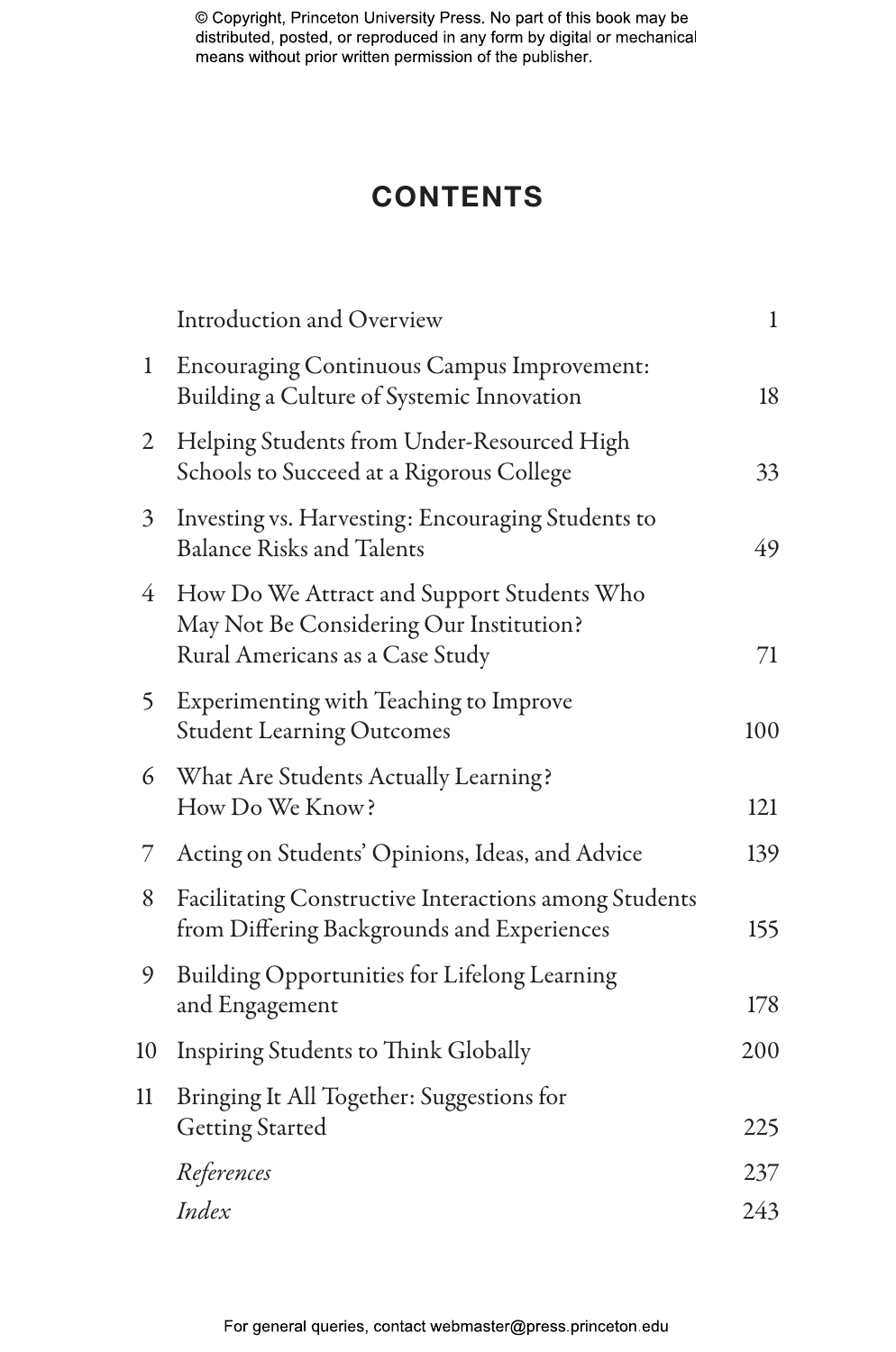# Introduction and Overview

A few years ago, author Richard Light attended a conference of nearly one hundred college and university leaders in Aspen, Colorado. The first person to share remarks was the longtime president of a relatively small and highly successful engineering college.

As he stepped up to the podium, the president's opening statement was crisp and powerful. "I have one big idea to share. That idea is this: each college or university represented here is perfectly designed to achieve exactly the results it gets," he began. "Think about it. Is there anyone in this room who can make a compelling argument otherwise? All of us have a large number of policies, requirements, structures, and guidelines in place on our campuses. They have taken years decades, even—to craft and implement. The results that we get, from graduation rates to our students' academic excellence to student satisfaction metrics, all reflect the impact of these *collective strategies*."

The entire large room, with leaders from many well-known campuses of all kinds, fell silent. Many had heard similar remarks about a variety of other fields. Now the application to higher education hit home hard. The president then, having fully captured the attention of his audience, added several important footnotes to his core statement. "Rather than thinking of campuses as static entities, I encourage all of us to remember they are ever-evolving organizations that shape students' outcomes. Therefore, all progress on any campus involves change in a system. Every university leader and faculty member at any campus should consistently ask themselves and each other, 'What is our strategy for continuous improvement?'"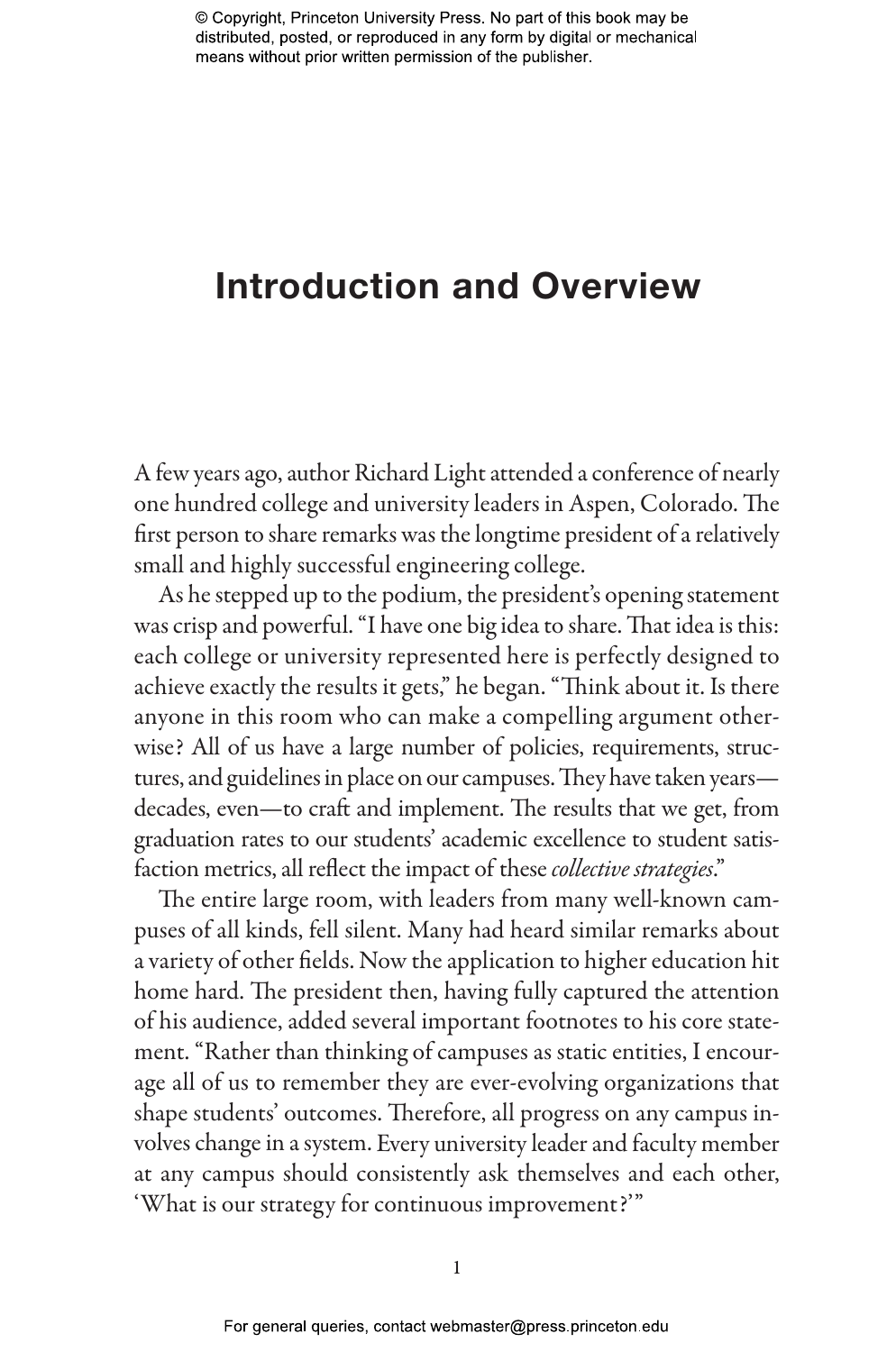### 2 ■ Introduction and Overview

When the president finished his remarks, an audience member raised a hand. "This all sounds admirable of course, but what do each of your faculty members, student leaders on campus, and even you personally as president actually *do* to think in terms of continuous improvement?" The president smiled. "I believe you are not posing quite the right question," he said. "Don't ask what I *do*, ask what I am *part of*."

When Light returned to Harvard and the classes that he teaches on the topic of higher education, he wove this core concept into discussions with graduate students. Light also added the idea of how he thinks about core differences between the many American colleges and universities that are genuinely pretty good, in contrast to the smaller number that are widely considered great. Set aside rankings, admissions rates, or endowment size: those American colleges and universities that are universally considered to be exceptional have at least one fundamental thing in common.

The key differentiator is that the many constituency groups—be that campus administrators, faculty, staff, or students—have achieved, or are frequently working toward, a sense of *collegial collaboration*. By that, we mean that each group feels a sense of *shared responsibility* to tangibly enhance their college or university. They are much more than passive participants, drifting around to collect a degree or paycheck. In short (and to again echo the president who spoke in Aspen), they feel that they are *part of something*.

For some years Light has been developing this philosophy of systemic change, together with various concrete and actionable steps a college or university can take, when he visits campuses across the United States. He has recently been joined by colleague and co-author Allison Jegla, who brings the perspective of a younger person focused on higher education innovation. Light and Jegla graduated from the same undergraduate institution, close to fifty years apart. When they began to talk, he as a professor and she as an experienced graduate student, they found that while some details had of course changed at their alma mater, the core philosophy of driving toward evidence-based and sustained improvement had remained steadfast over some decades.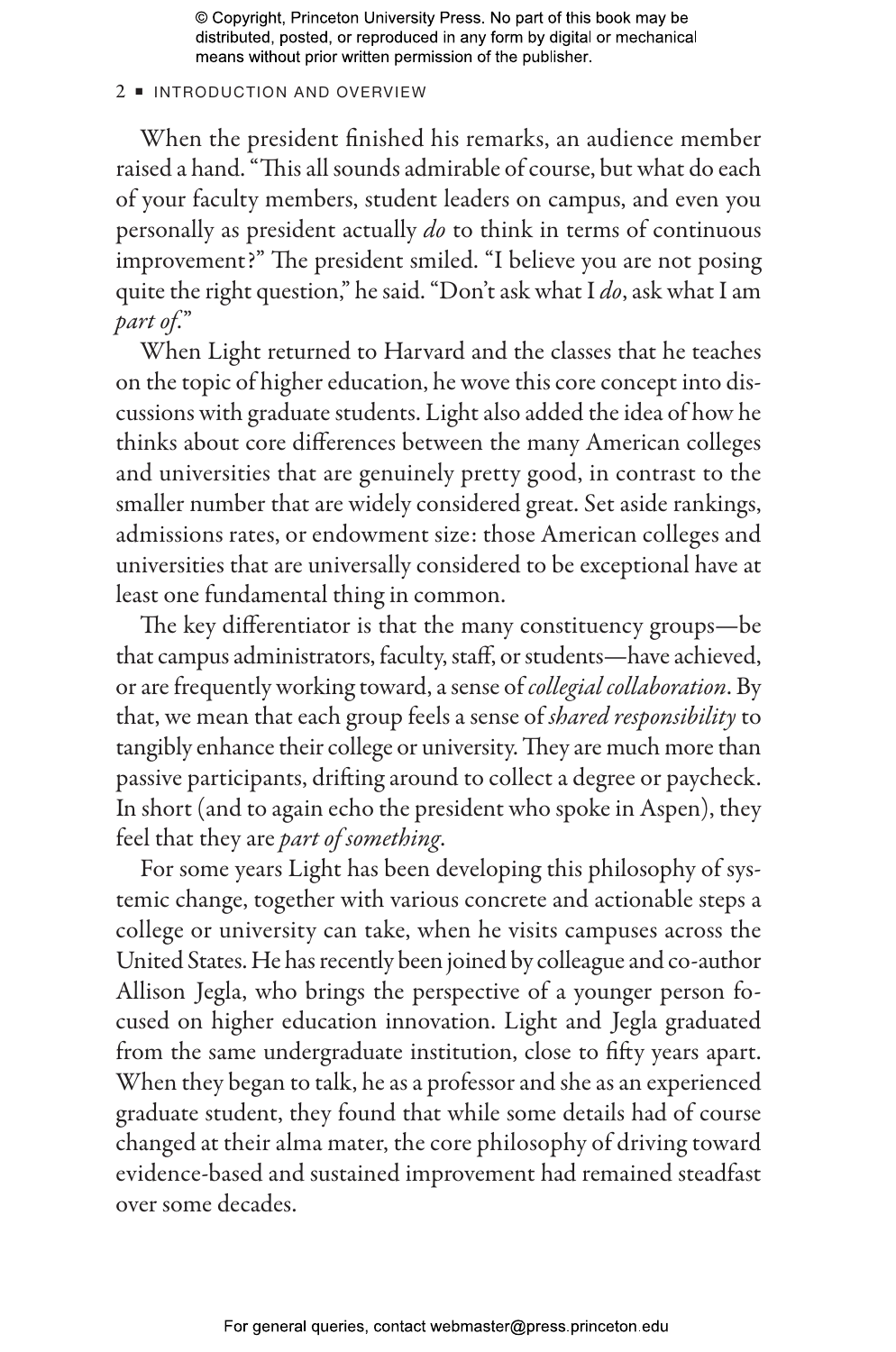#### Introduction and Overview ■ 3

Jegla's professional expertise also draws upon several years of interacting regularly with large numbers of students to help them to learn to think about their own futures in new and bold ways. She works actively to help them make connections with campuses that inspire them to be change agents rather than passive participants. Both authors believe strongly that when campus culture sends signals to each person at a university that they have a special opportunity to make a positive difference, and to enhance the "common good" at their campus, such a culture is especially productive. The authors' shared belief is one principle that brings together all the chapters in this book that follow.

### A Framework for the Book

As a professor and longtime higher education researcher, author Richard Light has visited more than 250 colleges and universities. At each, he interacts with campus community members—including administrators, faculty, and students—to learn about how they view their chosen college or university. He asks about the things that make them feel connected to and proud of their campus, as well as those things that are deemed areas for improvement. Throughout those conversations at campuses *of all types*—public, private, wealthy, struggling, large, small, urban, rural—a surprising number of common challenges emerge, especially with regard to the student experience.

*The commonalities identified through those conversations form the framework for this book*. Each chapter highlights a different core challenge posed by a large number of the colleges and universities that Light has visited. In each chapter, we provide several suggestions based both on research and our experiences visiting campuses—for *how constituency groups can come together with a shared sense of responsibility* to address the issues. We have made a special effort to include a variety of examples that we believe are genuinely inclusive of the many types of campus groups.

A recurring theme throughout this book is our view that each member of a campus community—from a president or chancellor to faculty to various staff and even including students—each can play a positive role. For example, we believe the impact that student leaders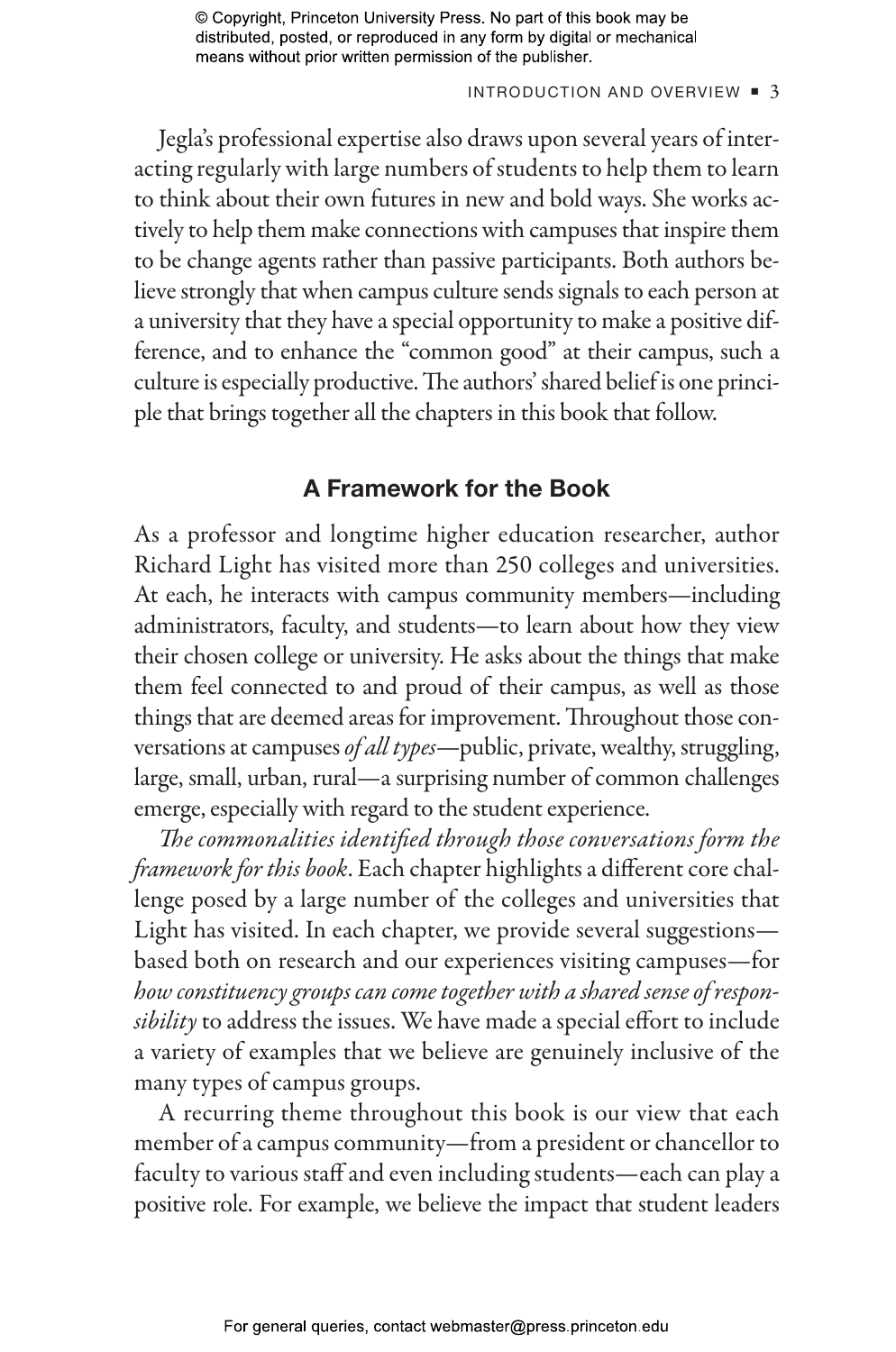### 4 ■ Introduction and Overview

can have for setting a constructive tone at a university is sometimes underestimated. Therefore some of our actionable and quite specific suggestions throughout this book ask students—especially student leaders—to play a central role for initiating positive change. Other suggestions invite advisors and various key staff members to take the lead by trying a new way of doing something. Certainly, many of our ideas and urgings depend upon faculty enthusiasm for making constant efforts to strengthen their students' experiences. Finally, several of the examples we offer will require leadership from the top, from a president or provost or dean, to work well. We intentionally chose all of our examples to be either no cost or very low cost. Our goal is that any campus should be able to afford to implement them.

Each idea is targeted toward increasing the chances that every student who is willing to do some work can have a successful experience, both inside the classroom and outside of the classroom as well. Considering that most students spend roughly 10 to 15 out of 168 hours per week, or less than 10 percent of their time, inside classrooms, the large amount of their time spent outside the classroom should be given the substantial attention it merits. Our hope is that our actionable suggestions will enable each member of any university community to make a positive difference not just for themselves, but also for their broader college community. We hope this book will introduce ways that any campus's leaders, faculty, and students can begin to create methods of thinking that embed the idea of working collegially toward sustained improvement into the very fabric of that campus. In keeping with the spirit of Light's campus visit conversations, we have written this book using a conversational tone.

A core assumption that we make in the forthcoming pages is that every college and university—from the wealthiest and most selective to the least—wants to create more value for students. We believe the key to strengthening *all* campuses is to identify each campus's key goals, assess current strengths and weaknesses, gather high-quality evidence about how well that university is doing, conceptualize and implement new ways of doing things, and monitor progress to ensure positive momentum. As we wrote this book, we kept in mind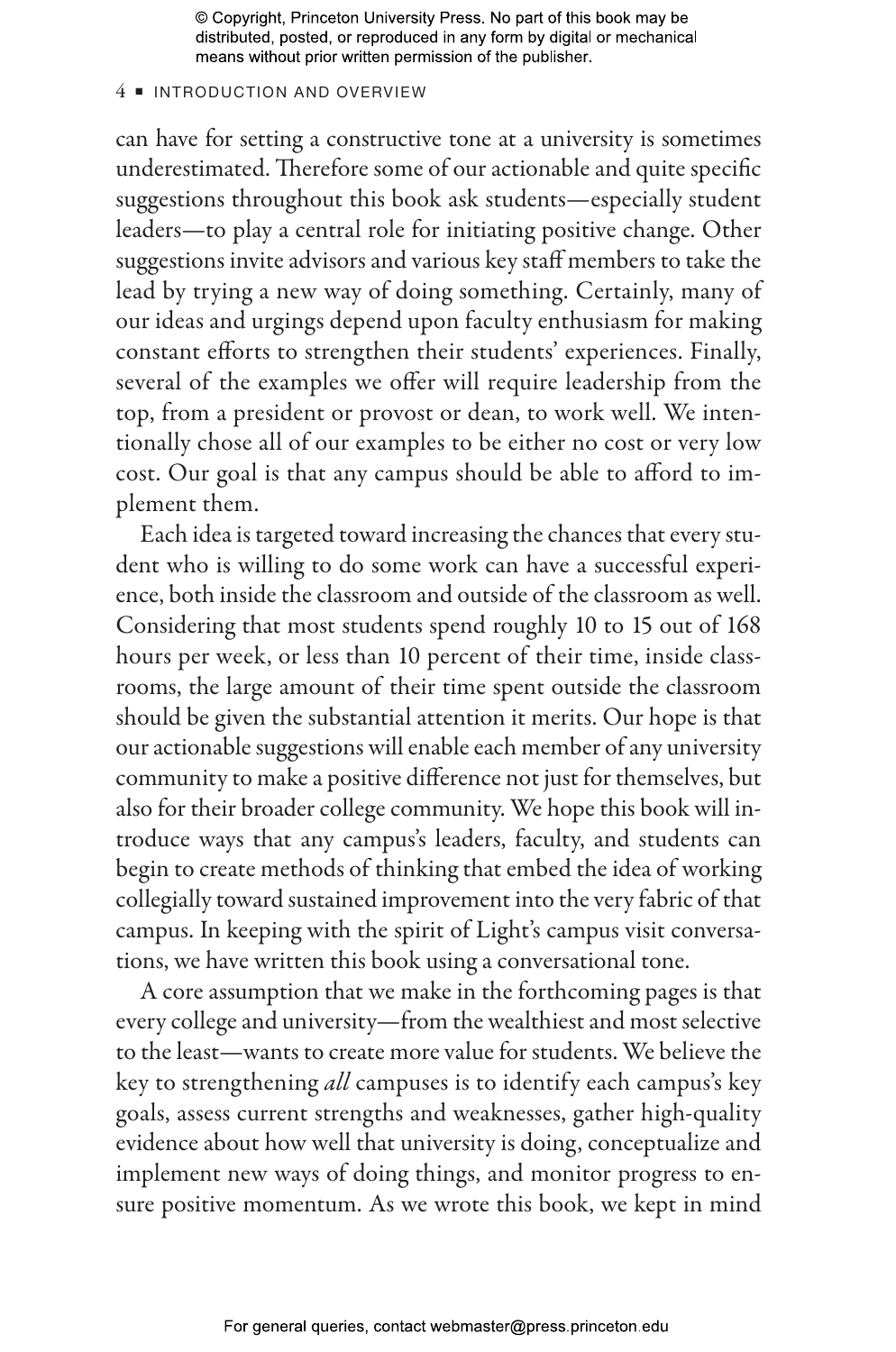Introduction and Overview ■ 5

the remark in Aspen by that college president: "Each college or university represented here is perfectly designed to achieve exactly the results it gets." We would add a footnote: that every member of the campus community has the potential to affect how a college designs and implements its policies. In that spirit we offer the following chapters.

### *Chapter 1 explores the idea of campus culture and continuous improvement.*

One of our core themes throughout this book is investigating how any university can promote a culture that stimulates and inspires continuous improvement. Just about everyone on any campus can support—in the abstract—the idea of encouraging good-spirited innovation. Yet figuring out effective ways to develop an environment where members of the campus community feel motivated to conceptualize and implement new ideas is not always so straightforward.

In Chapter 1, we highlight four quite different colleges and universities that have enhanced their campus culture in different ways. One did so through the creation of a management credential to complement its traditional liberal arts curriculum. Another conceptualized a bold project that ultimately didn't yield the intended results. Still, we view it as a major success because of the unique way this university approached the implementation and assessment phases. A third example features a professor who—because of her personal, creative spirit and the organization of her college—was able to completely redesign the structure of a course that is notorious for being especially traditional. A final example illustrates what can happen when a university is not so successful in building a sustainable sense of community among its members. We present it as a cautionary tale of what can result when a campus culture fractures.

Of course, the examples we describe did not develop overnight. They exist only because of years of work—building trust within the campus community, establishing a system that rewards trying new things even if they don't immediately bear fruit, and devising guidelines that are supportive but not restrictive.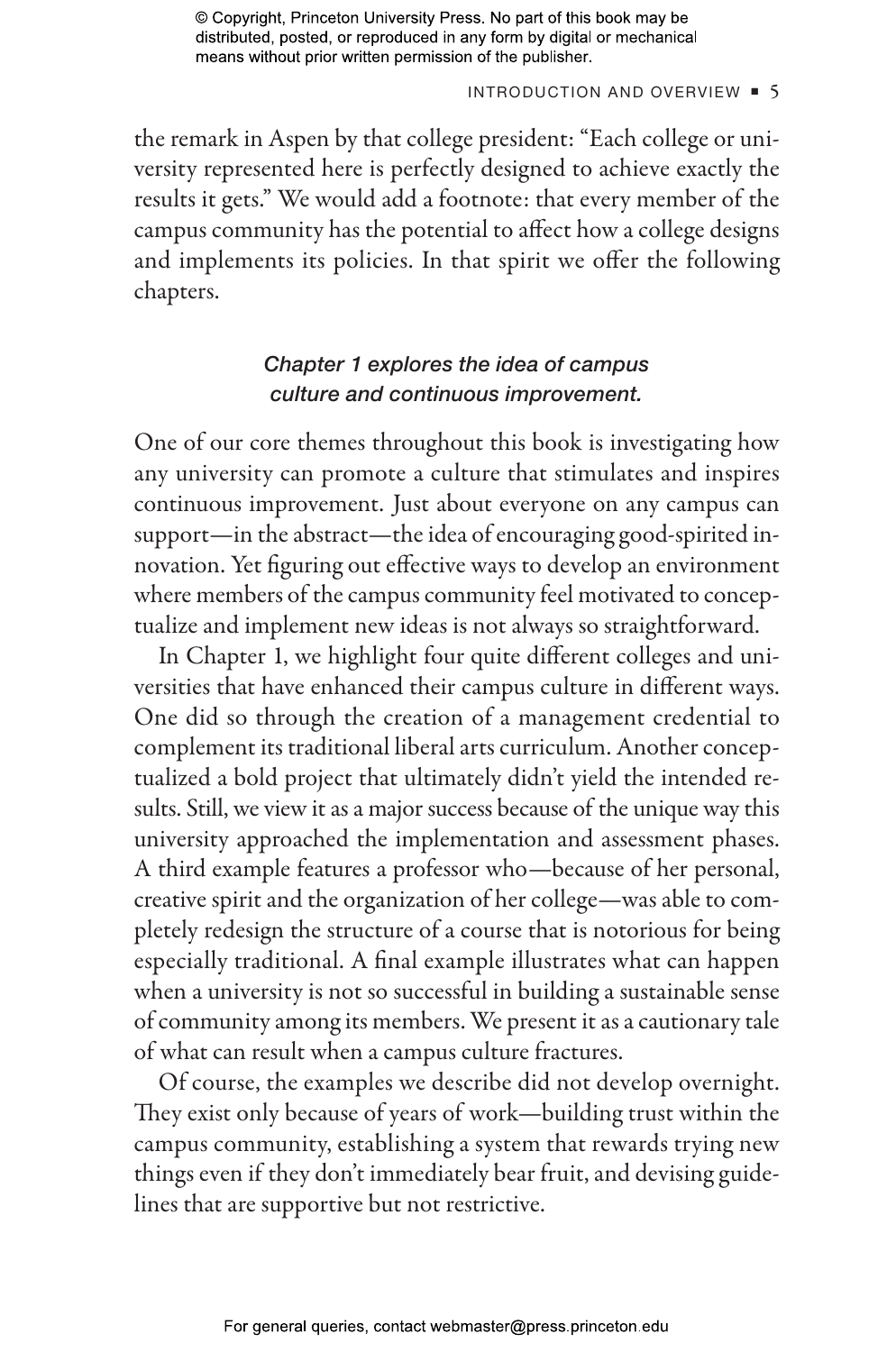### 6 ■ Introduction and Overview

# *Chapter 2 offers concrete suggestions for how a university can help students from under-resourced high schools navigate the "hidden curriculum."*

A dean of admissions at an Ivy League university recently told author Richard Light a simple anecdote. He fondly recalled how coming from a working-class family in Pennsylvania and having attended a small, rural high school—he arrived as an enthusiastic, newly admitted first-year student, full of excitement on move-in day at his new university. Upon entering his room, one of four tiny bedrooms situated around a shared common area, he was warmly greeted with a smile and a handshake by one of his three roommates who had already moved in. "Welcome," the young man began. "I assume you are my new roommate; it is a pleasure to meet you. Where did you summer this year?" It was an honest effort to try to get to know his new roommate. Light's friend now laughs as he remembers this initial greeting—which also marked the first time he had ever heard the word "summer" used as a verb. Then the friend recalls, "I found myself wondering at that minute if 'winter' could also be used as a verb?"

Chapter 2 is written to help students, such as this young, newly arriving first-year student who would become a future dean of admissions, to thrive from their first day on campus at any college or university. Success at any college, and certainly at a demanding one, has two crucial aspects. The first is the inside of the classroom component: pursuing academic excellence and doing well in classes. This is of course especially true at a college that emphasizes rigorous courses with rigorous demands. The second aspect is the rest of the experience—capitalizing on campus opportunities, choosing extracurricular involvements, managing time well, developing friendships, and a vast array of other on-campus experiences.

We focus Chapter 2 on students who specifically come to a college from under-resourced high schools. Those are high schools, whether urban or rural, that, due to financial limitations or organizational weaknesses, are not able to adequately prepare students for the two aspects of a demanding college experience. We highlight especially and emphasize the importance of high-quality advising for helping students navigate what has become known as the "hidden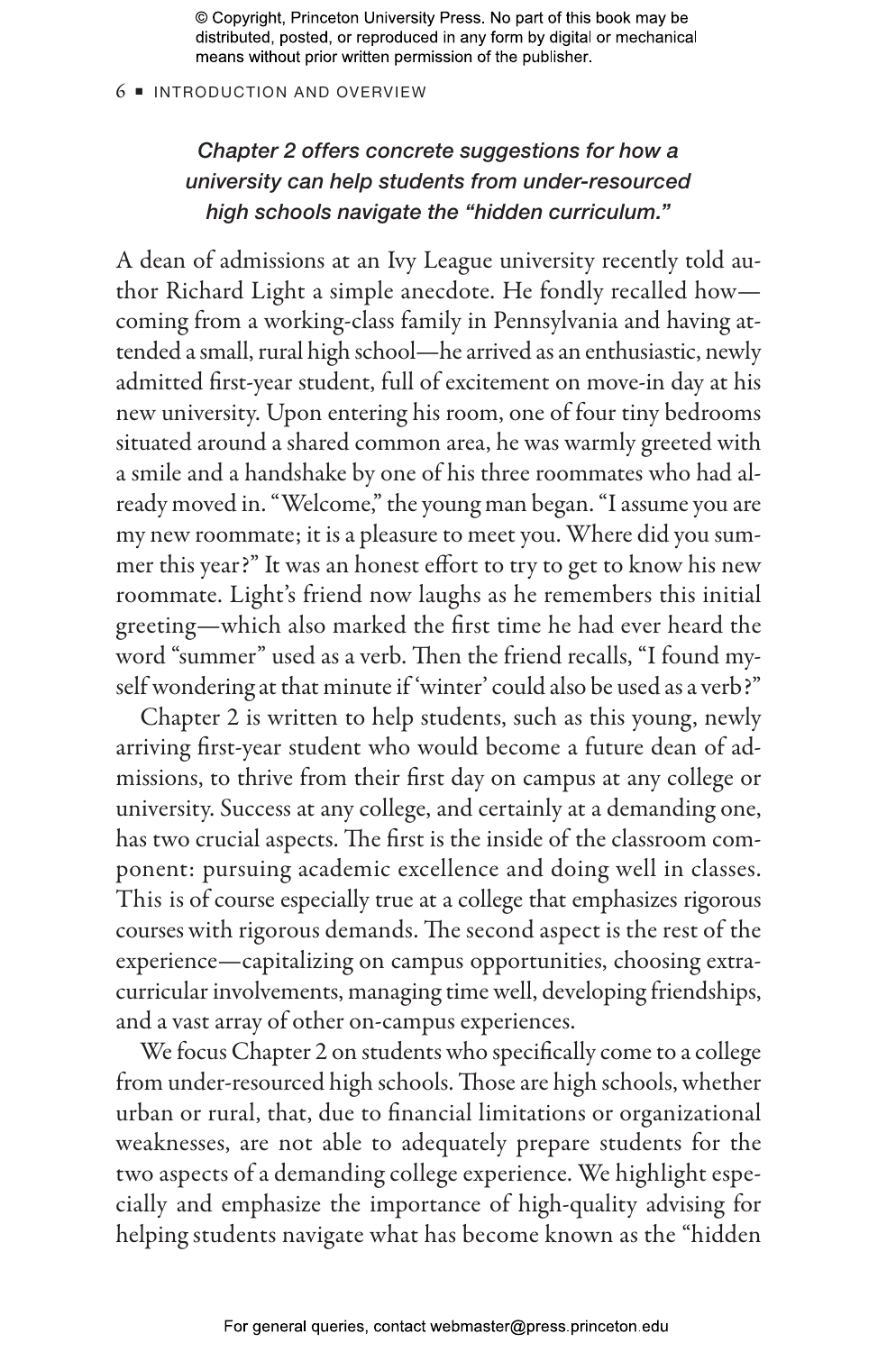#### Introduction and Overview ■ 7

curriculum." These words characterize layers of norms and expectations that underlie much of the college experience. Some are as simple as assisting students with choosing courses in a strategic manner. Others require more sustained effort on the part of both advisors and undergraduates. In this chapter we offer a dozen quite specific suggestions for any college to consider. Each has been tried at demanding campuses. All usually work well. Each of our suggestions requires an investment of exactly zero dollars.

### *Chapter 3 explores the effects of students' decisions about what activities to engage with while at college.*

For many undergraduates, college presents an exciting opportunity to independently manage their own time. Each student must make sometimes-difficult decisions about how to spend their precious hours both in and out of the classroom. Chapter 3 introduces both the concepts and trade-offs of *investing vs. harvesting*. We suggest ways that advisors can help students navigate the decision-making process to make productive trade-offs.

Our definition of *investing* is when students try something completely new. They make a new effort, they invest their time, and they give themselves an opportunity to see if perhaps a new talent or interest will emerge. They may try something they had always wanted to, yet never had the chance before. They might even choose to try something so new they had perhaps never even heard of it until they arrived at their college or university. Because the student doesn't yet know how good they might be or whether they will even like the new activity, *they are taking a risk*. Just like investing in the stock market, it is difficult to bank on a precise outcome in advance.

Our definition of *harvesting* is almost exactly the opposite. Harvesting is when undergraduate students continue to pursue an activity or topic at which they already know they excel: something they already have worked at and know they enjoy. Thus, they are "harvesting" the fruits of a seed that has already been planted. Often students' harvesting efforts can be the payoff of years of hard work. For example, a fantastic cross country runner from high school may well continue to pursue the sport at a college and improve his speed under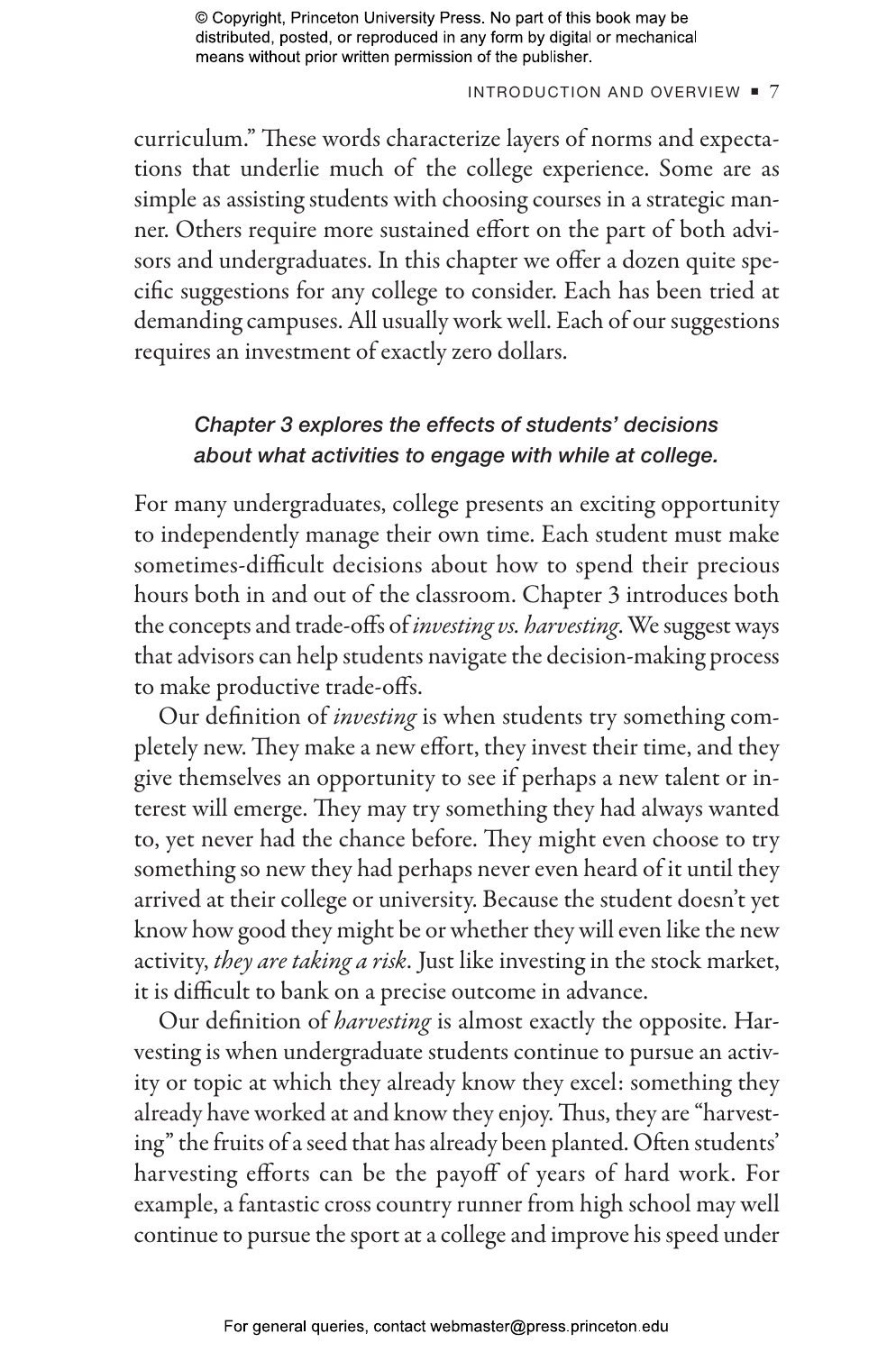### 8 ■ Introduction and Overview

the tutelage of a college-level coach. In this way, he would be building upon his existing strengths.

On campus after campus, graduating seniors report these choices can matter a lot. Many say that juggling a healthy balance between investing and harvesting is a key to both a substantially successful and also a happy experience. Here is where campus advisors can help students who might not find it easy to make important decisions about how to achieve a constructive balance of investing and harvesting, with the goal of helping each student get the most out of their collegegoing experience. Chapter 3 offers several brief vignettes of what major successes in investing and harvesting can look like. We also offer a series of recommendations for colleges that may want to revise their extracurricular policies, and to develop new low-cost advising strategies to help students make wise trade-offs. In each case the goal is for each student to achieve a healthy balance between investing and harvesting.

# *In Chapter 4 we pose the question, "How can a college attract students who may not even be considering our institution?"*

We believe every college and university in America, public and private, large and small, rich or not so rich, selective or not, shares a common goal: to expand its reach. When author Allison Jegla was growing up in rural mid-Michigan, attending college out of state was uncommon. With solid in-state options, her experience was that students from her small, rural high school typically opted to attend familiar schools, all within the state, even if the academic rigor was not on par with the students' abilities. This is a phenomenon defined by Caroline Hoxby from Stanford and Christopher Avery from Harvard as "undermatching." Hoxby and Avery demonstrate how it is striking to consider that students from lower-income households who apply to colleges that match well with their achievement patterns are far more likely to reside in or near urban areas. In Chapter 4, we suggest ways that universities can increase the attention they pay to rural students—and, by extension, others who may not be considering a given school—to try to increase their numbers in the applicant pool.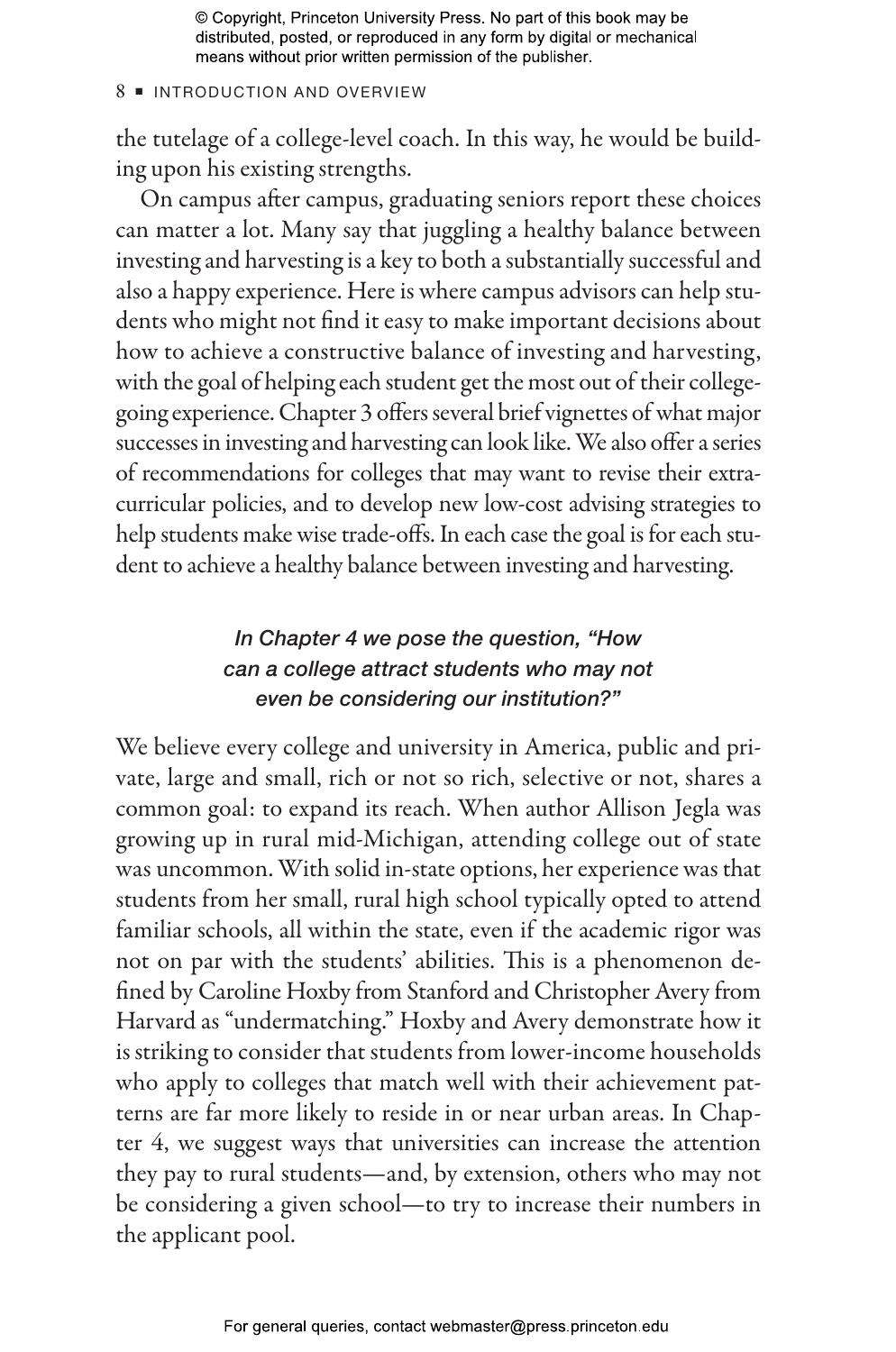#### Introduction and Overview ■ 9

Chapter 4 offers actionable suggestions to university leaders for attracting these students to campus and ensuring their perspectives are shared once there. Two examples of this are increasing support for pre-college summer program partnerships, as well as engaging current undergraduates from underrepresented areas to help with the recruitment process. Some colleges and universities, both public and private, are already doing exemplary work in this regard. We urge in Chapter 4, together with offering specific examples and a quite detailed case study, that their efforts can and should be extended far more widely.

# *Chapter 5 investigates how great universities encourage faculty to constantly experiment to improve their teaching effectiveness and their students' learning.*

Much of the American public and even many prospective college students may not be fully aware of dramatic changes in faculty emphases at some leading universities. As recently as ten to twenty years ago, many new, young faculty members were told directly by their college's hiring committees they should focus almost entirely on *research*. Spending time interacting with undergraduates and concentrating on teaching brilliantly was hardly valued at all. At best, excellent teaching was valued as a distant second to productive exploration in their fields and producing new academic content, including articles and books. Now, to the benefit of current and future undergraduates, these emphases have changed swiftly and decisively.

The overarching point from Chapter 5 is that outstanding colleges and universities now encourage faculty to do systematic inquiry about how to teach their subjects most effectively. To illustrate briefly, the proportion of classes at most excellent universities that were taught using a traditional lecture format just twenty years ago was more than 70 percent. Now, that proportion has dropped to under 50 percent. We anticipate it will continue to drop. Sustained research led by faculty members has demonstrated that classes using lectures are on average less engaging for students. Lectures rarely encourage students' active learning. They rarely lead to students' participation. They often do not maximize learning outcomes.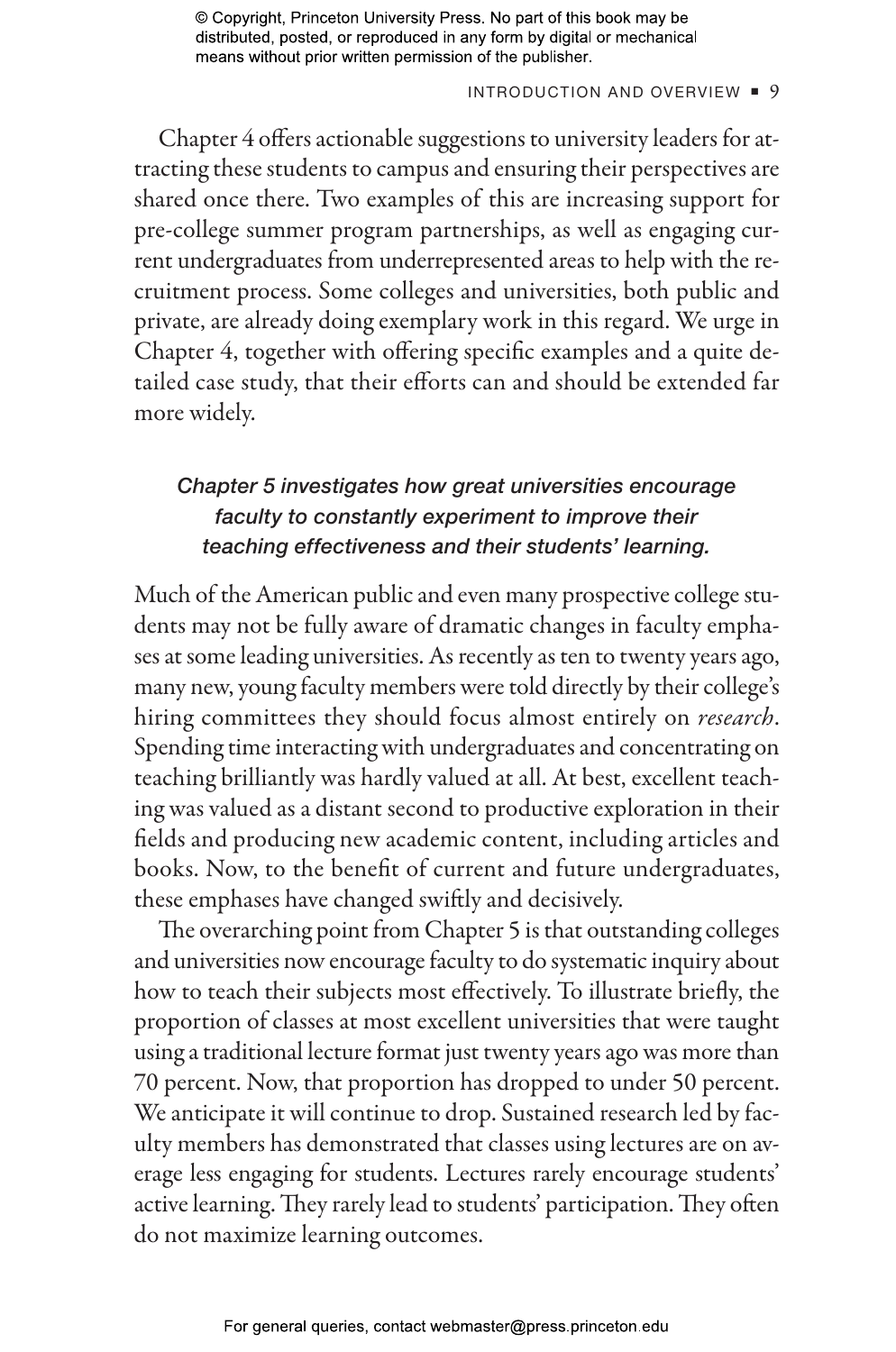### 10 ■ Introduction and Overview

Chapter 5 presents data on topics including whether cold-calling (calling on students to speak up in class even when they haven't raised their hand and asked to speak) leads to students coming to classes better prepared. We explore if asking students in a class to post thoughts or responses online before a class session, but after doing a reading or a homework assignment, enhances their actual learning in any measurable way. We examine whether a faculty member's establishing some personal connection with each student in a lecture-based class improves their students' engagement. Each of these experiments requires little, if any, financial investment for a university to undertake. The good news is that building such experimentation into ongoing classroom teaching can really pay dividends for enhancing students' engagement and learning.

### *Chapter 6 is oriented around how universities can determine how much their students are learning.*

Strings of A's and A minuses on a grade transcript convey a picture of a successful student. This is excellent. We salute that student. May they prosper. Yet how can others, whether employers, or graduate schools, or any other organization that sees a grade transcript, actually know what a student knows? How can anyone know what a student actually can do? Many campuses—from the most widely known to the least—are now instituting learning goals for majors, academic departments, and often for individual courses. Professors are increasingly asked to specify how they define student success in their classes: what substantive topics, broad ideas, and ways of thinking they hope students will grasp as a result of participating. Chapter 6 conveys a way to constructively think about answering the question, "How well is each college or university succeeding in genuinely achieving its own goals?"

The word *assessment* emerges as a key idea in Chapter 6. Most people view assessment as a synonym for "standardized testing." Many faculty especially dislike the term assessment, because they believe that much of standardized testing cannot pick up the subtleties and innuendoes of what goes on in their classrooms. That is not at all what we propose in this book. *Our entire discussion is completely devoid of any reference to any standardized testing.* Standardized testing simply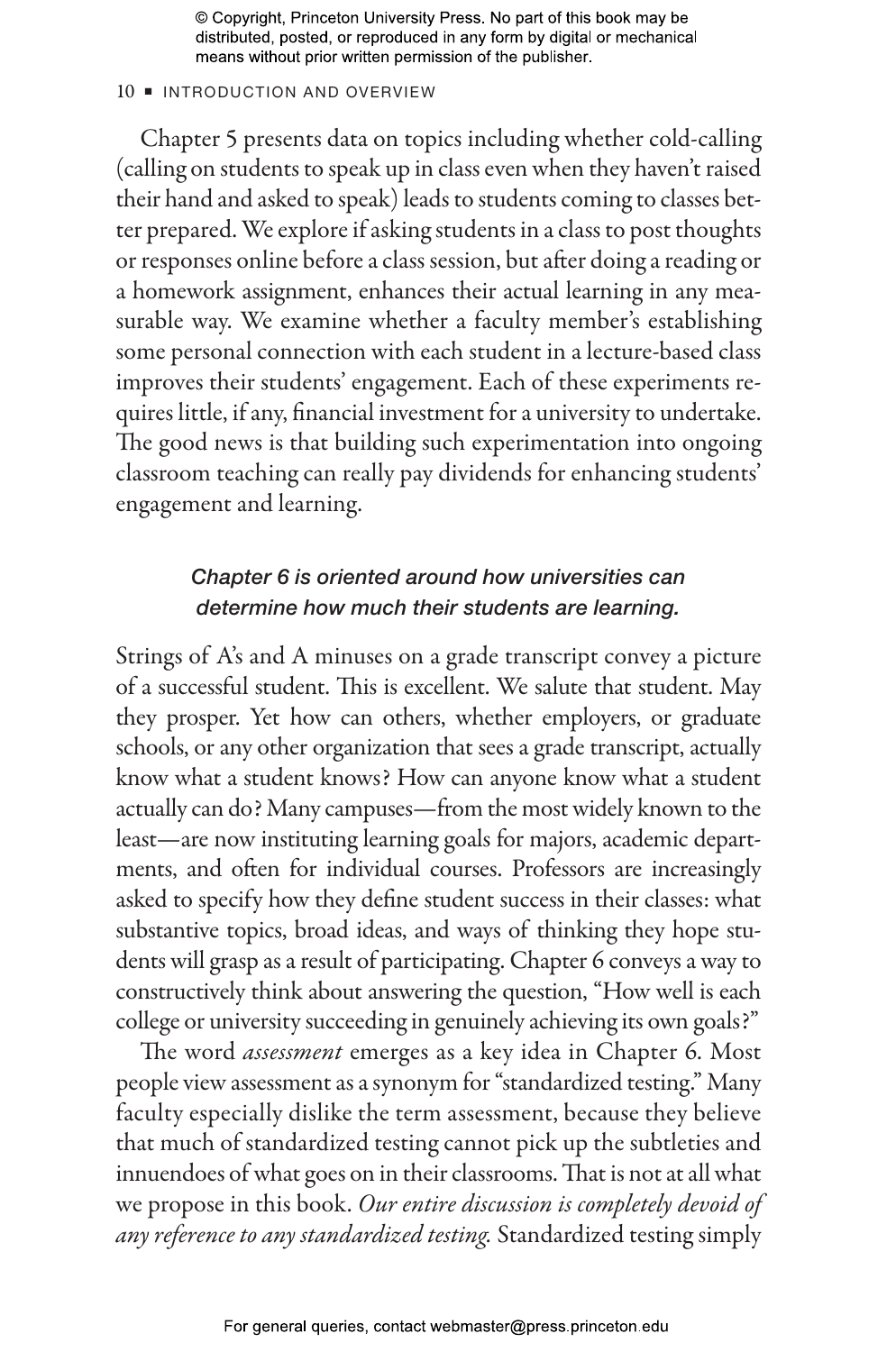### Introduction and Overview ■ 11

never comes up in this book. Instead, we believe that since one of the main goals of a university is to teach students, any strong campus needs to think more broadly about how to develop reliable ways to understand how much its students are actually learning. One possibility is designing a methodology to collect information about some element of interest that university leaders care about (for example, whether students can think analytically about key moments in history or have improved their capacity to write effectively while at college).

These findings then can become the grist for faculty discussions about what curricular changes might over time be helpful or constructive for facilitating students' learning. One kind of assessment asks students *what they know now*. A second type gets at the measure of the *value added for students* while they are at the university. A third kind strives to compare *students' responses to diferent types of questions about their experiences*—both the good and perhaps the not good while at college. These responses can help a university to initiate plans for systematic and sustained improvement.

### *Chapter 7 highlights strategies for asking students about their experiences on campus and acting upon their feedback.*

Some campuses are beginning to systematically ask undergraduates about their experiences on campus. This is not meant as any sort of test. Rather, it is done to get a clearer sense from the students' own perspectives about what is working well for them versus not working so well. All campuses routinely tout the importance of treating all students with respect. What better way to treat students with respect than to ask them about their experiences, invite their feedback and suggestions, rigorously analyze and synthesize what they say, *and then to take their observations seriously*?

For some colleges and universities, ideas from students have quickly led to constructive and often simple changes in their campus fabric. To illustrate, one campus routinely asks second-semester first-year students, "What is the best bit of advice you got here on campus this year?" They also ask those same students, "Now that you have been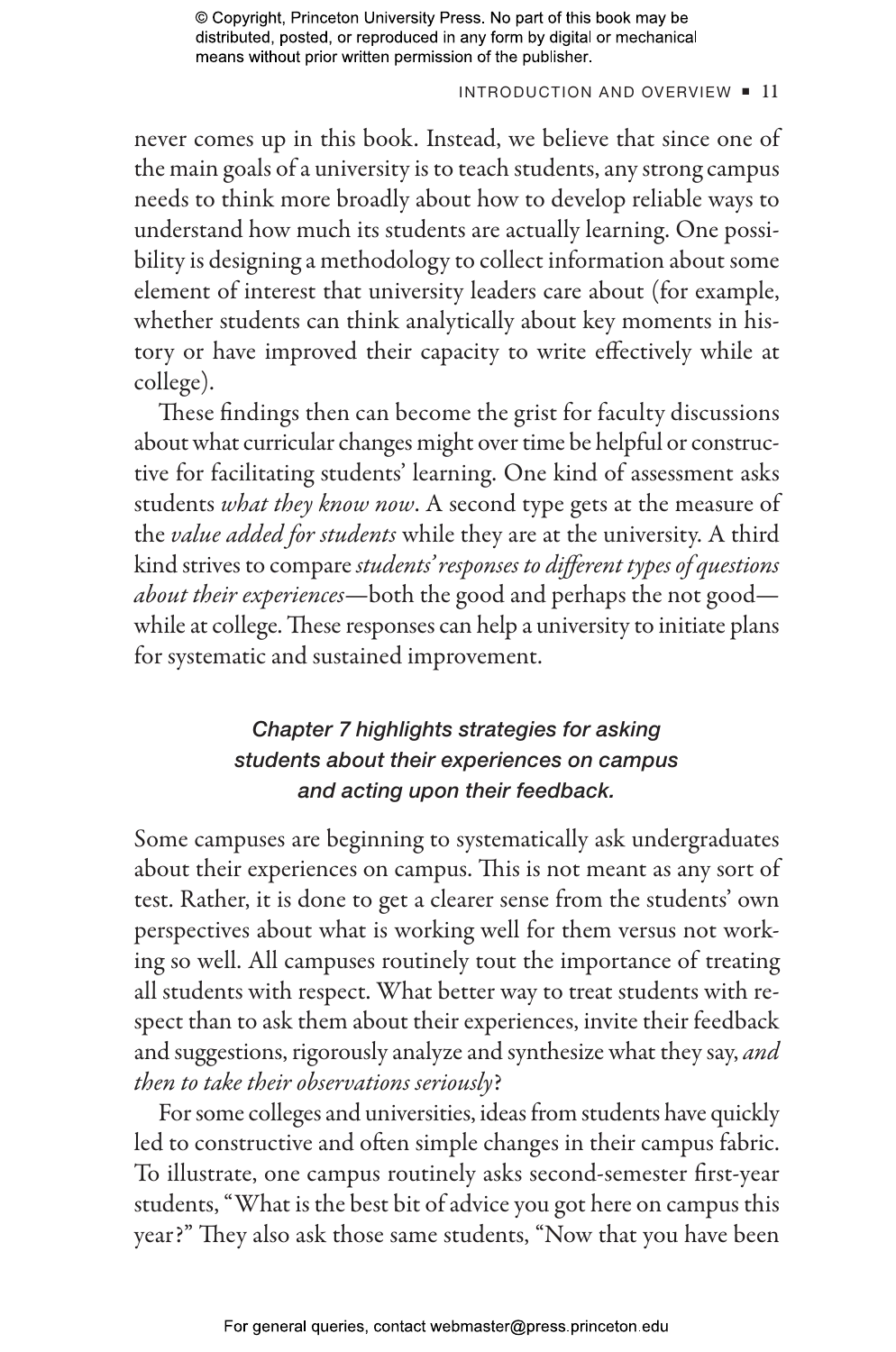### 12 ■ Introduction and Overview

here for nearly a year, what advice do you *wish* someone had given to you when you first arrived, but never did?" Clearly, if large numbers of students point to especially valuable or generalizable bits of advice—for example, that they wish someone had pressed them to take at least one small class per semester so they could get to actually interact with and know a minimum of one faculty person better this can help many advisors to steer future incoming students in a more productive direction.

A bonus here is that some students actually suggest entirely new and imaginative ideas that go far beyond details of advising. For example, Chapter 7 presents a student initiative at Harvard that aimed to introduce undergraduates to a far wider set of faculty members than they might otherwise meet during their time on campus. To help readers get started, this chapter offers a variety of specific questions that any campus could choose to ask its students.

### *Chapter 8 explores how to promote positive interactions among students from different backgrounds.*

Many of America's strong residential colleges and universities are ideally positioned to make the most of students' diverse backgrounds and to promote constructive interactions across the campus community. When asked, students on leading campuses report that they were happy to observe from the very first day that most of their fellow students share certain basic core values and strengths. Like themselves, many of their fellow students (a) work hard; (b) are very good at something; (c) care deeply about education; (d) come to classes prepared; and (e) are on campus because they have earned it both with past accomplishments and with future promise. Otherwise, regardless of their background, students wouldn't have been accepted to the college. When they focus on these shared values and goals, colleges can help students make the most of their background differences and capitalize on the positive effects these differences can have for learning. Colleges should be, and often in fact are, places where—in the optimal scenario—everyone learns, assumptions are tested, and often even unlikely friendships are formed.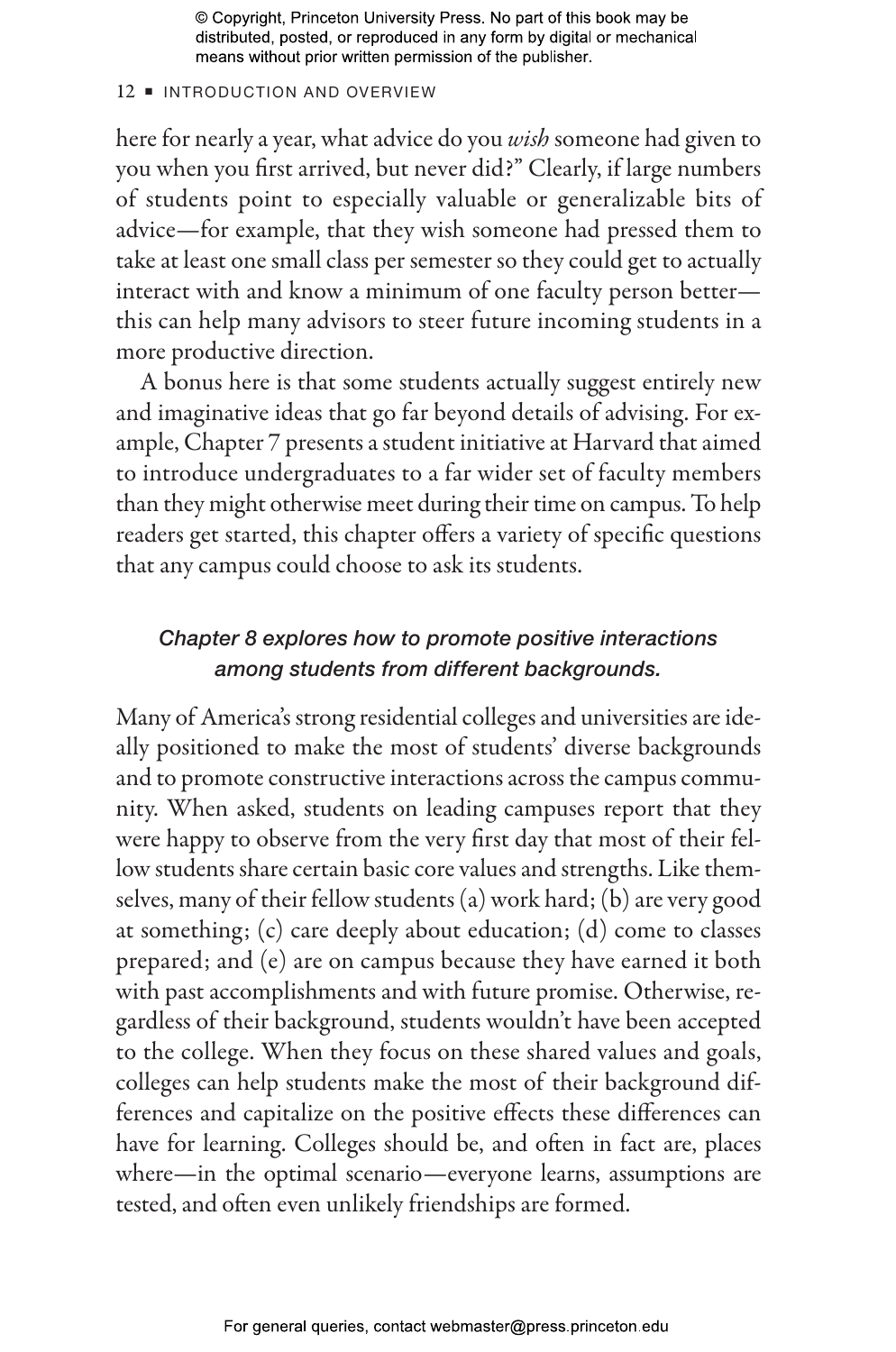#### Introduction and Overview ■ 13

To capitalize on this optimistic perspective, college and university administrators need to make organizational decisions about how to inspire constructive collaboration among different groups on campus. Chapter 8 describes differences—sometimes dramatic differences among campuses in how they choose to develop their campus culture along this dimension. It also addresses a question that many campus leaders find particularly challenging: How can we acknowledge students' identities while being careful not to pigeonhole them into narrow categories?

For example, labeling *all* first-generation college students as young people who are "at risk" (which some colleges routinely do), or designating them as students who should immediately all be put into some sort of special group with special needs, may indeed fit the needs and wishes of some modest fraction of such individuals. For some students this form of "identity" may be terrific and exactly what they want. Yet for many others, it does not respect how they wish to be perceived at their new home. Their own self-definition has frankly little or nothing to do with being the first generation in their family to attend college. They identify themselves and think of themselves in other ways.

Chapter 8 shares both evidence and illustrations of how various colleges and universities have identified and created ways for students from a variety of backgrounds to thrive on their campuses. This is an area of ongoing exploration for many colleges. One of the main points that we emphasize in Chapter 8 is the importance of everyone bringing lots of goodwill to this enterprise. From the first day. This is not a trivial point. There are so many colleges working hard to get this right.

### *Chapter 9 suggests ideas for a great university to build a strategy for lifelong learning and lifelong engagement.*

Every year, prospective college students pack conference rooms in admissions offices at institutions across the country. They then follow hot on the heels of their campus tour guide as he or she highlights unique elements of that particular college. Many of their questions focus on the experience they will have during their time on campus. Aside from broad inquiries about career prospects of different majors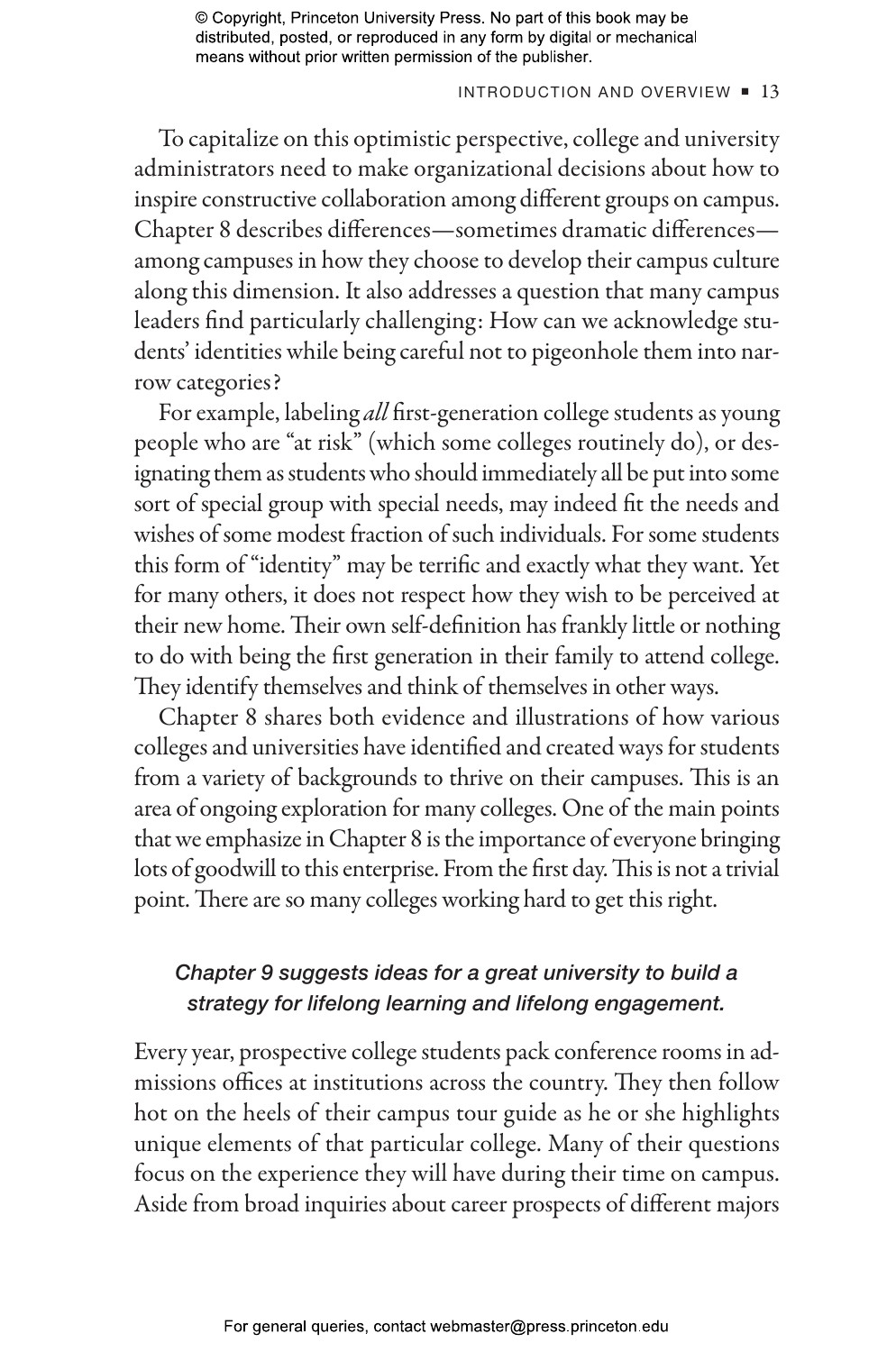### 14 ■ Introduction and Overview

at a college, few of the students' questions revolve around how the college will affect their lives after graduation. Students and most parents, perhaps understandably, focus almost entirely on the next four years and often completely ignore the fifty that come after that. Why? Perhaps it is because lifelong learning and lifelong engagement with an institution has not been most campuses' key value proposition. We think this presents a significant opportunity for colleges to differentiate themselves. It offers each campus a chance to convey an honest, heightened sense of long-term worth to prospective undergraduates.

In Chapter 9, we present ideas about how colleges and universities can extend their value for students through high-quality lifelong learning and extended engagement opportunities. Do we anticipate that *all* alumni will eagerly participate in lifelong engagement opportunities? We do not. Yet even if a modest fraction choose to do so, these activities can be hugely impactful both for the alumni and the institution.

We argue in Chapter 9 that college leaders may very well see positive returns from thoughtful lifelong engagement programs that affect their other institutional priorities as well. The colleges and universities that will become exemplars for lifelong learning for the rest of America's campuses will be those that create rigorous, widespread programming to engage students throughout many phases of their lives perhaps even beginning before a student even sets foot in his or her first college classroom. We offer in Chapter 9 specific suggestions for how any college or university can begin to plant the seed of a lifelong partnership between each student and their university, beginning even before a student starts their first year. Our impression is that as of now, hardly any universities have implemented this way of thinking.

### *Chapter 10 looks at how universities can prepare students to become globally minded in an increasingly interconnected world.*

It is difficult to find a college or university president of a major campus who does not routinely include "teaching our students to think globally" as a major campus goal. Yet if we ask campus leaders, faculty members, and students how best to do this, their answers vary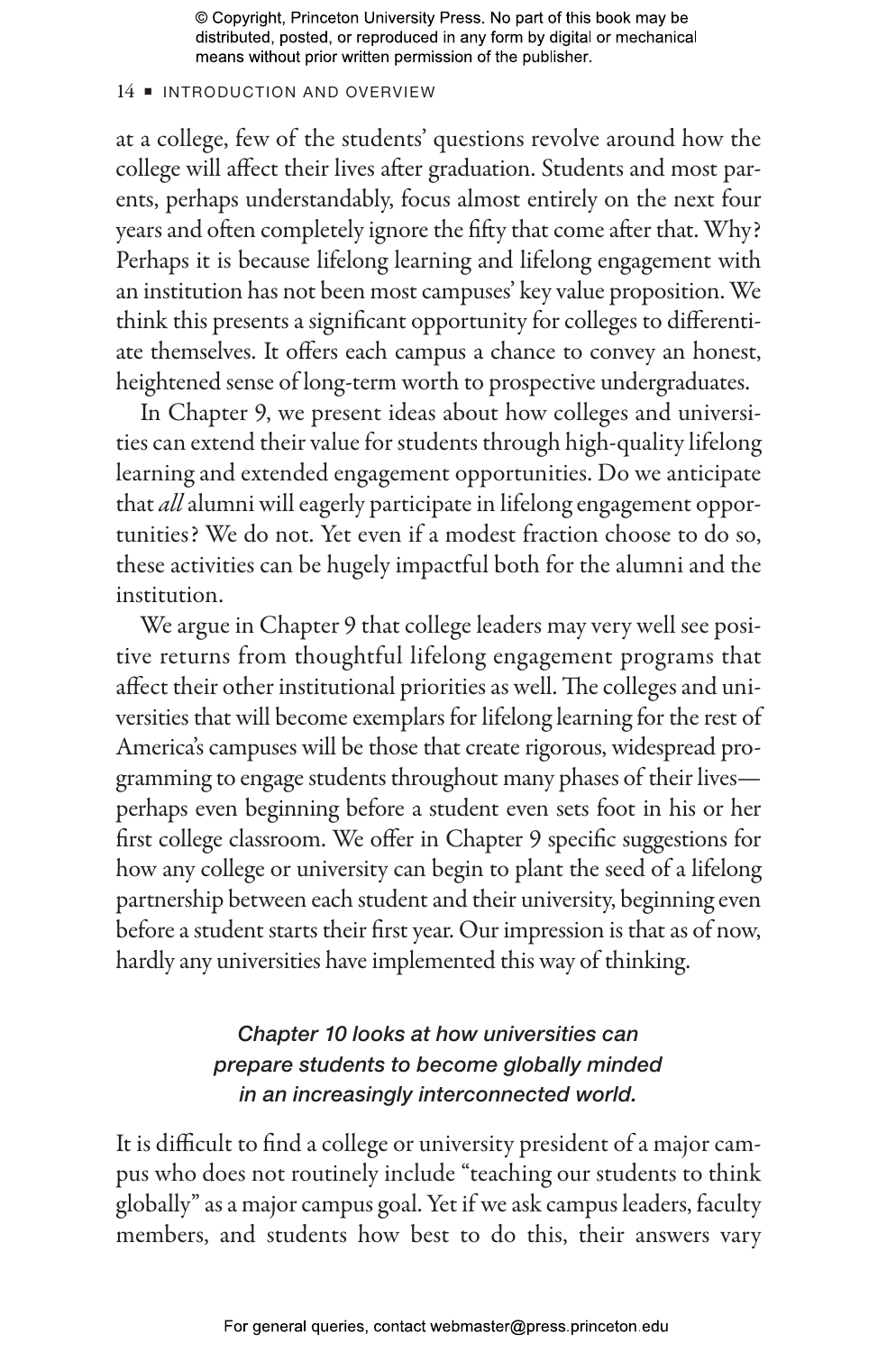#### Introduction and Overview ■ 15

enormously. Should encouraging undergraduates to participate in a study abroad program be a cornerstone? Many campuses seem to think so. Still, undergraduates should consider that there are many alternatives. For example, a steadily growing number of students the number is soaring at some universities—are choosing to spend their summers working abroad rather than signing up for a study semester abroad during the normal school year. By living abroad during a time when classes are not in session, they still can experience living in a different culture for three months and possibly even earn some money. A second reason is that increasing numbers of students don't want to miss out on the rigorous and demanding advanced courses on their home campus, which for many are what attracted them to their chosen school in the first place.

For some campuses, another way of looking at global-mindedness may mean different methods of teaching about various world cultures here in the United States. Some campuses create specific, focused classes to expose students to international cultures. Other campuses work hard to tuck in an international component to a broad array of more traditional academic fields and classes. These include disciplines ranging from humanities to social sciences and even to some physical sciences.

We pose the question in Chapter 10 to our readers, "How would you know if your campus is succeeding, in terms of helping undergraduates learn to think globally, beyond the more parochial borders of our nation or even a region of the country?" We offer very specific suggestions and even some sample questions that a university can ask its graduating seniors. The responses from students to these questions will tell university leaders how well they are doing with helping their students learn to "think globally."

Chapter 10 offers actual findings from several universities, where the outcomes for students about learning global thinking turn out to be dramatically different. Whether the news about students' level of global thinking at any campus is good or not so good, the faculty at those campuses then become empowered to decide, based on firm and concrete data, if they want to initiate any curricular changes. It is this critical step, the gathering of reliable evidence, that can help to facilitate constructive faculty discussions about potential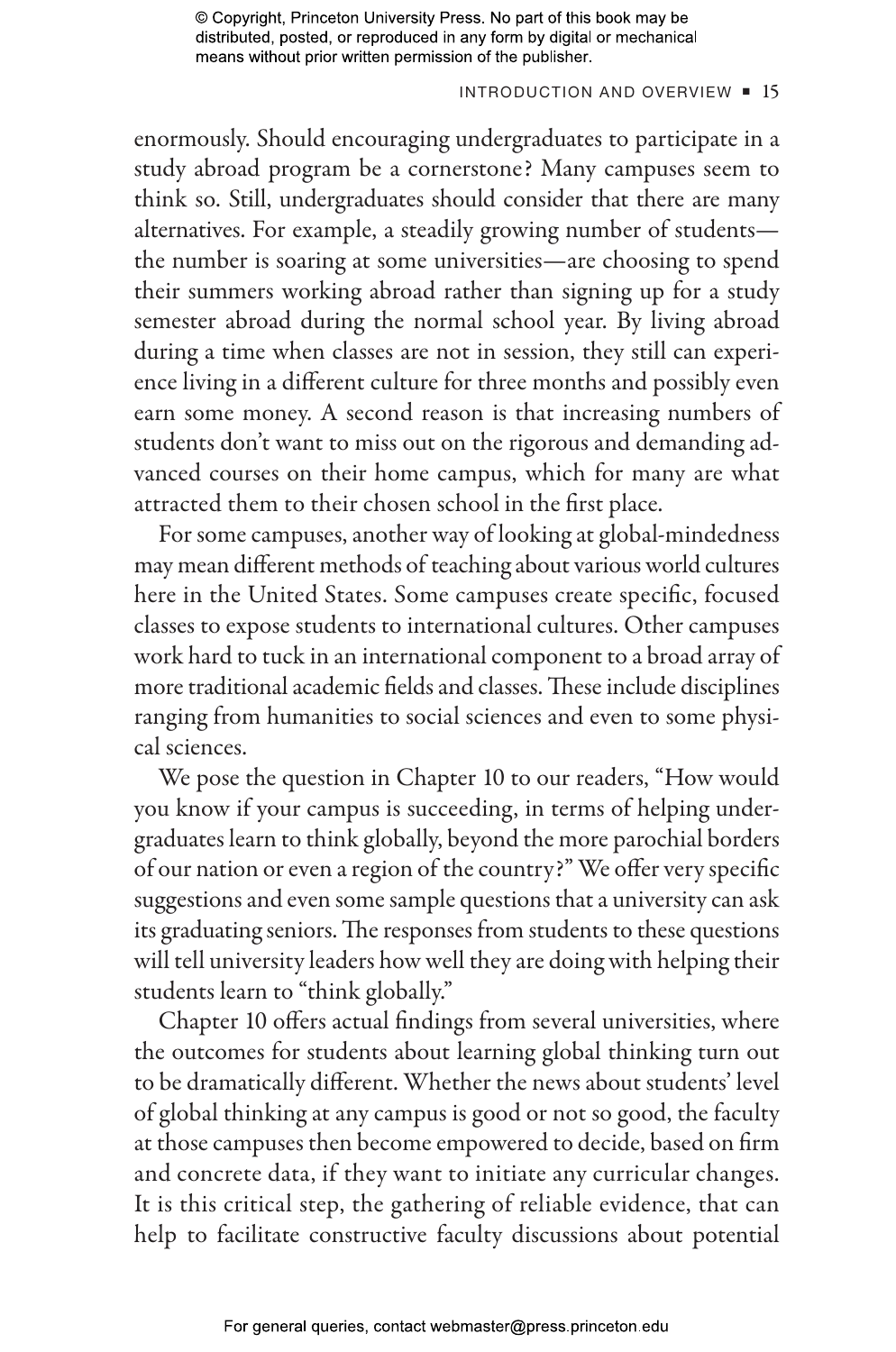### 16 ■ Introduction and Overview

curricular and pedagogical changes to lead to steady improvements in student outcomes.

# *Chapter 11 offers a series of specific suggestions to universities that would like to get started implementing some ideas from this book.*

We conclude in Chapter 11 by listing several principles to help any college or university begin implementing new ideas as productively as possible. We know that campuses face many challenges on a daily basis. It can be overwhelming to know which novel projects to start or where to dedicate new or additional effort to innovate. As a result, based on our in-depth experiences with dozens of universities, we offer in Chapter 11 several basic ideas for campus leaders, faculty, staff members, and even for students, to get started.

Since Chapter 11 is our closing chapter, readers will have encountered many suggestions throughout this book. They all are presented in "actionable" format. Nearly all of them are—literally—either no cost or low cost. Many of them have already been successfully implemented across at least several campuses. Those are the reasons we chose to include these recommendations rather than others. The ideas generally require someone on a campus, whether the president or a professor or a student leader, to make an effort and get a useful innovation started, often in a small-scale way, to see how well it works for enhancing students' experiences. In our concluding chapter, we convey that sometimes when initiating a new idea and then gathering preliminary evidence about how well it works, "less can be more."

Put another way, if we want to invite students' feedback and responses to their experiences with first-year advising, and if this project is initiated at a large, public university with eight thousand first-year students, is it really necessary to begin our efforts by asking all eight thousand first-year students the same list of questions? We believe not. In fact, we *strongly* believe not. Perhaps start with a truly small fraction of those eight thousand. For example, choose a random sample of just one hundred first-year students. Even that modest number usually will be enough to identify key ideas or experiences either positive or negative—that are widespread among students.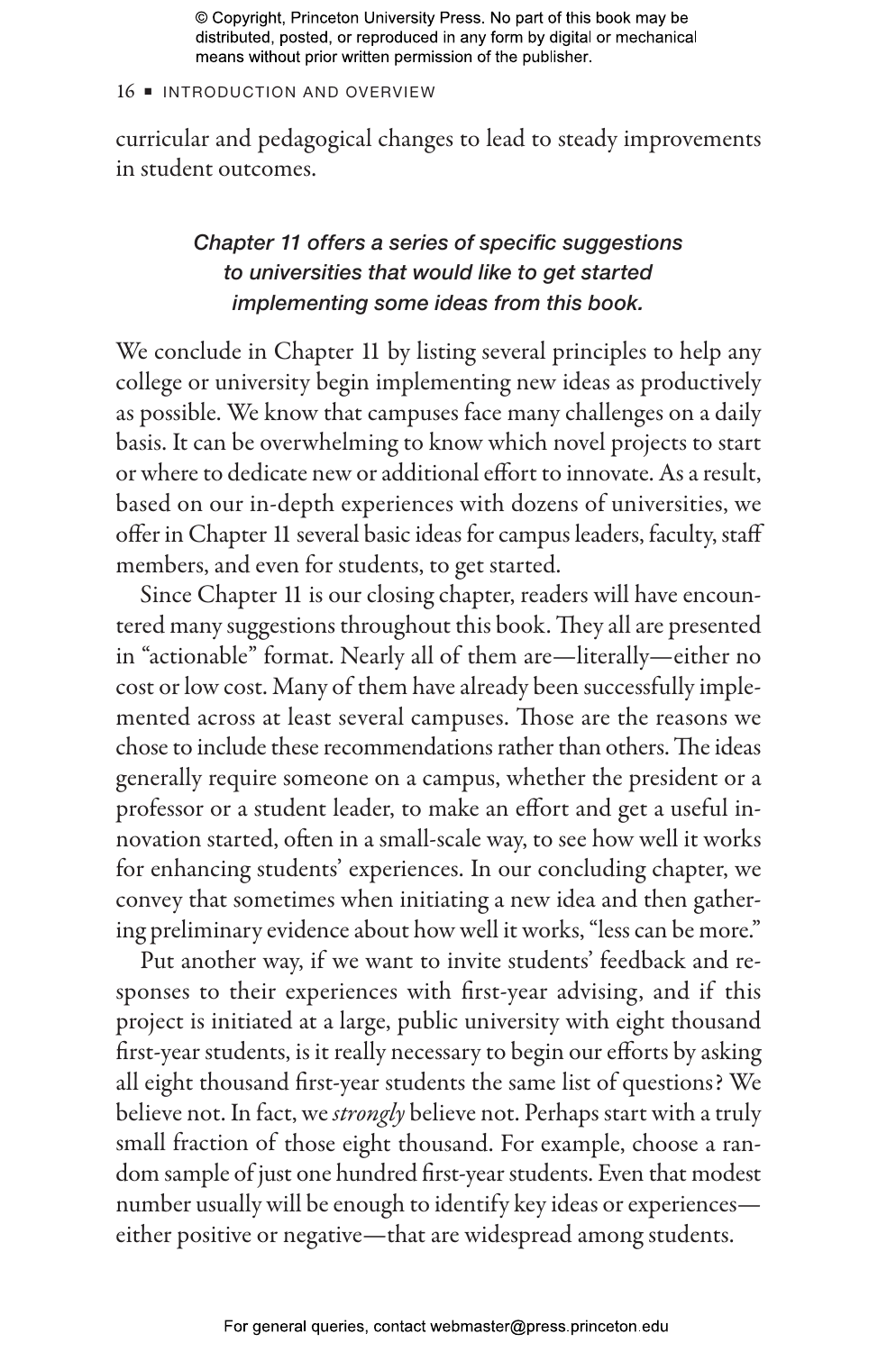#### Introduction and Overview ■ 17

Our bottom line for getting started is a simple idea. It is just that: "get started." Implement a pilot project. Earn buy-in from faculty, staff, and students. Treasure the small gains and make adjustments (or even big changes) throughout, over a period of time. The important element is to constantly be striving for improvement. This ongoing process demonstrates to all campus community members that they are part of something that is ever evolving, something that they themselves can help shape. Our experience is that this process results in most every person at a university—whether a campus leader or faculty member or staff or even a student—feeling wonderfully empowered to contribute to their university in the best sense.

### A Final Note

In most classes, as with the daily work of many university leaders and certainly most faculty members, the focus often tends to be on various specific details. How do we engage students with physics especially well? What is the best way to pair students into small peeradvising groups? How much time are students spending on their economics or biology homework? These details are important. They certainly matter. We will touch upon many of them frequently throughout this book. Yet often each detail comprises a stand-alone question. We encourage efforts to think more broadly. Every college leader and nearly every faculty member can describe how they are striving for excellence on multiple dimensions. But those definitions of excellence usually are linked to relatively narrow details, as opposed to embedding broader, systemic changes that constitute a constant striving for improvement.

In summary, *an overarching theme that guides this book is that excellence is not about being something. It is about becoming something*. Achieving excellence for any college will always be *ongoing*. It will always be *aspirational*. It will always be a journey. Goals will never fully be reached. The effort for continuous improvement will never fully end. Every campus has the responsibility to strive toward always becoming a better university. If the suggestions and collegial ways of thinking we offer in this book help some universities to push forward on that journey, we will view it as a grand success.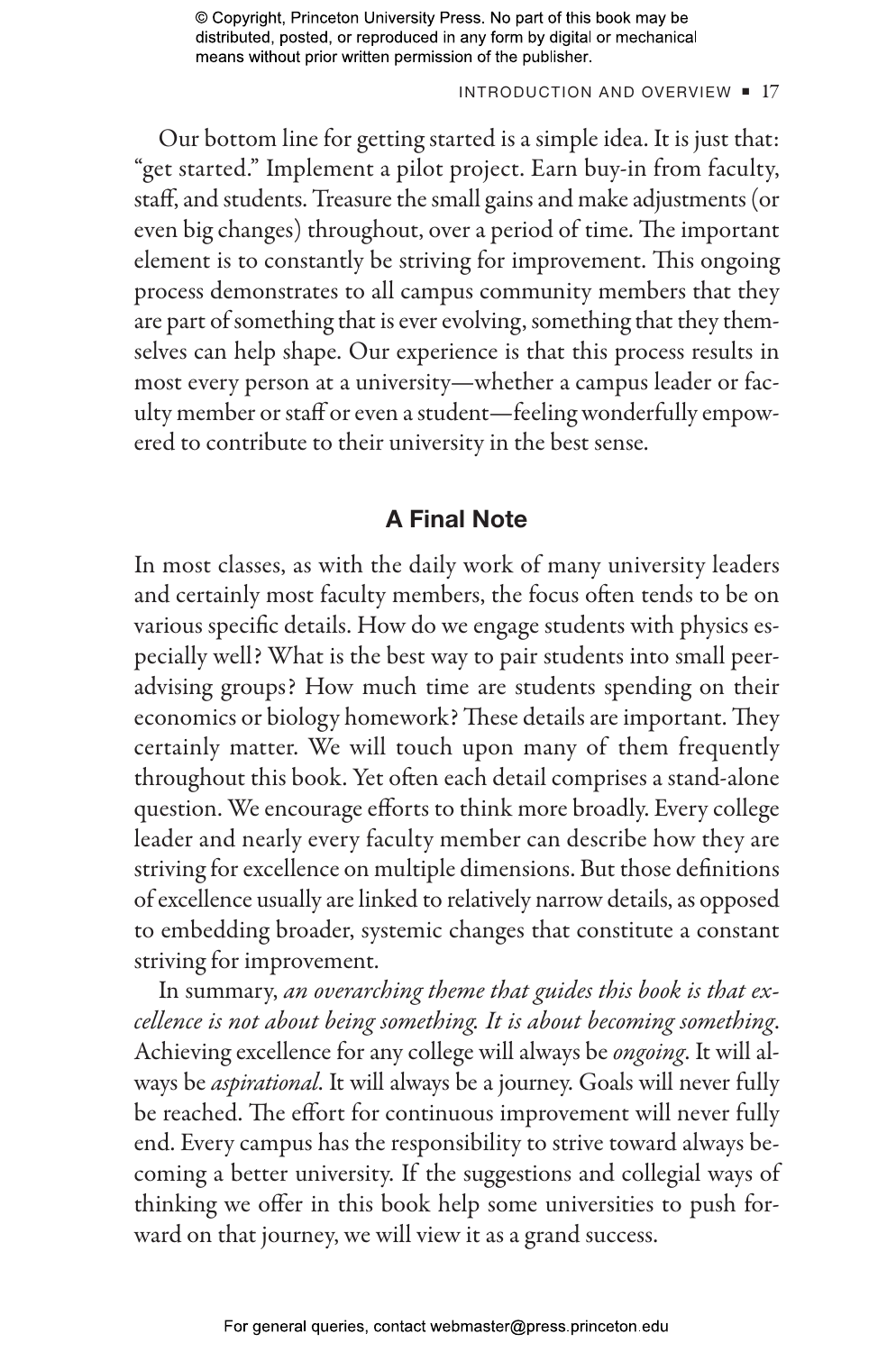# INDEX

- administrators: encouraging changes in student organizations, 60; motivating innovation, 234
- advisors: alumni acting as, 62–64, 184–85; on balance of investing and harvesting, 8, 66–68; efficiency in using time with, 66–68; formal and informal kinds of, 62; goals of, 36; "hidden curriculum" and, 6–7; incoming student's chat with, 171; interacting with peers in preparation for, 67; recent improvement in emphasis on, 100; for students from weak high schools, 36. *See also* helping underprepared students
- alumni: creating opportunities for students to connect with, 194–95; data collection on involvement of, 195–96; lifelong engagement by, 195–96; raising funds for global projects, 212; on undergraduate advising team, 62–64, 184–85. *See also* mentoring by alumni
- alumni clubs, regional, 64, 184–87, 199
- alumni interviewers, 182–83, 196, 199
- anonymity of students: in learning assessments, 126–27, 133, 136; reducing in large classes, 104–6
- assessment of each innovation, 26–27. *See also* learning assessments
- athletic events, and lifelong engagement, 188–89 Avery, Christopher, 8, 76

balancing investing and harvesting: advisors helping with, 8, 66–68; by building a diversified portfolio, 60–66; enlisting the help of alumni for, 62–64; importance for all students of, 68; interacting with extracurriculars and, 57–60; in making connections across disciplines, 52–53, 68–69; teaching calendar use for, 64–66;

- universities' current help with, 53–57; value beyond college of, 51–53
- Bookin, Josh, 108–11
- Bradley, Akirah, 53–54
- brain drain from rural areas, 73–74, 83–84
- bridge programs, 170–71, 172
- Brown University pre-college summer
- program, 77, 78–79, 80, 93–96
- business classes, for liberal arts students, 21–22 business schools, and lifelong engagement,
- 194, 196
- calendar use, 64–66
- campus community: ruptured on five UC campuses, 30–32; valuable during COVID-19 pandemic, 29–30
- campus culture: collaboration in, 2, 225–26; of innovation, 19–20, 22, 26, 27, 28; inspiring continuous improvement, 5–6, 20; learning from failures and, 24; positive role for each person and, 3, 4; at striking and nonstriking UC campuses, 31–32; surveying faculty about changes in, 100
- career prestige, student complaint about focus on, 149
- Carr, Patrick J., 84
- categorizing students, 169–72
- Certificate in Management and Organizations, at Duke, 22–23
- choice of college: geographic proximity and, 74–75. *See also* undermatching
- choices about college experience, 49. *See also* balancing investing and harvesting
- class readings, students' suggestions for, 168
- Cleberg, Alex, 217, 218–19, 221
- Cohen, Jacob, 137
- cold calling on students, 101, 106–11
- collaboration between colleges, 187–88, 194

Babson College, 194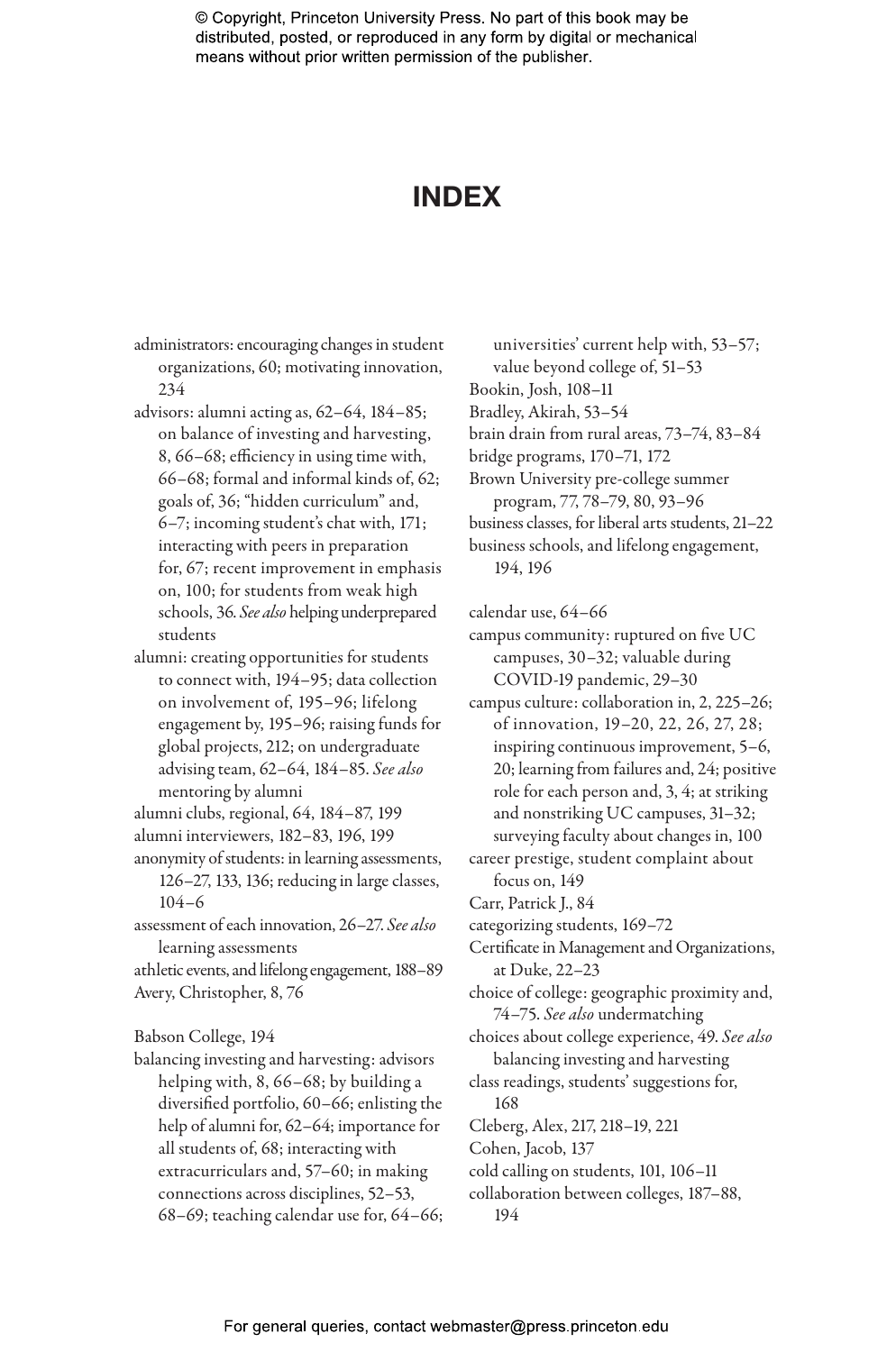#### 244 ■ INDEX

collaboration between student groups: in mash-ups of different interests, 219–20; with opposing goals, 174–76; on speaker series, 144–46 collaborative campus culture, 2, 225–26 collaborative work in courses, 45–47, 206 communication skills: learned while managing programs, 220–21; student-requested sessions on, 152–53 consortia of colleges, 187–88 continuing education programs, 180 continuous improvement, 2, 235; aspirational nature of, 17; campus culture based on, 5–6, 20; happy alumni resulting from, 199; needed in any great organization, 122. *See also* curricular changes; innovation controllable variables, 162, 173 cost reduction, as goal, 24 course evaluations from students, 115–19 COVID-19 pandemic: campus communities and, 29–32; reaching rural students and, 86–87; Wellesley College program in response to, 196–97 creative thinking, 51–53, 61 critical thinking, 229–30 Crozier, Mckinsey, 85 culture: strategy defeated by, 19. *See also* campus culture curricular changes: based on problem-solving assessment, 135; to diversify course reading lists, 168; global thinking and, 203–6, 209–10; in real-world statistics course, 27–28; redesigning effort at UT Austin, 24–25; valuing small gains from, 137–38; writing for physical science majors and, 128. *See also* teaching experiments data collection: on alumni involvement, 195–96; sample size in, 16, 141, 230–31; by Small World Coffee Hour, 222; on teaching experiments, 103; in writing assessment, 127. *See also* evidence Davis, Peter, 146 Deming, W. Edwards, 122 disagreements between students: collaborating on programs and, 174–76; learning

from different opinions and, 47–48, 176–77; between roommates, 159–61, 173, 177

diverse group of students. *See* inclusion; students from different backgrounds

diversity in the classroom, 166–69; course reading list and, 168; encouraging students to share and, 166–68; sharing by faculty and, 168–69

Drucker, Peter, 19, 122 Duke University, 20–23

evidence: in ambitious project at UT Austin, 24–25; after trying new teaching idea, 103, 110–11. *See also* data collection; learning assessments; teaching experiments

evidence-based improvement, 226, 227; assessments of learning and, 122; starting with relatively simple project, 229–30

executive summary, learning to write, 151

experiential learning, 86

extension schools, 180

extracurriculars: improving student interaction with, 57–60; shared goals in, 163–66. *See also* student organizations

faculty: encouraging leadership of innovations by, 232–33; encouraging teaching experimentation by, 9–10; as leaders of learning assessments, 136, 137; modest number of innovating volunteers among, 231–32; personal communications with students by, 102–3, 104–6; previously focused on research over teaching, 9; sharing about themselves in class, 168–69; student ideas on showcasing of, 146–48; surveyed about changes in university culture, 100 failures, moving forward from, 24, 25 Faust, Drew, 178 Fenves, Gregory, 24 Filreis, Al, 147–48 financial aid, for pre-college summer programs, 80–81, 89–91, 92 first-generation college students, 13, 35, 169–71 Flanzraich, Derek, 146, 147 freshman residential hall advisor, 173 freshman seminars, student-led discussions, 111–20

funding allocation: for collaborating student organizations, 145, 174–75; for global projects, 211–12, 223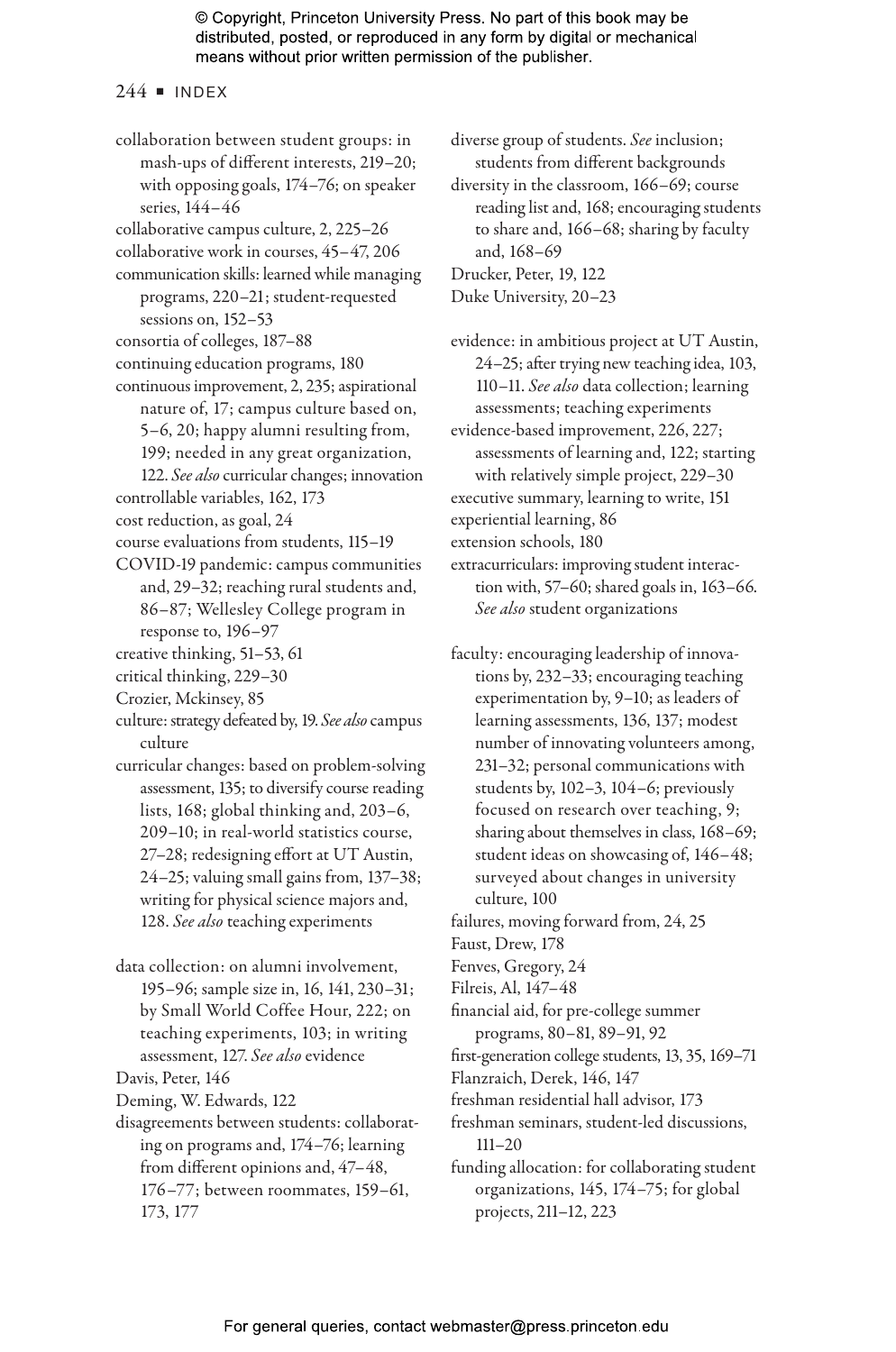#### $INDEX = 245$

gap year, 209 Garsten, Bryan, 178 Generation Z, and access to information, 200 Gentry, Anne, 93–96 Global Citizen organization, 210–11 global thinking, 14–16; in the classroom, 203–6, 209–10; enabled by technology, 200; funding for projects related to, 211–12, 223; language requirement and, 201–3; measuring university's success in, 212–16; in multidisciplinary classroom projects, 204–6; Small World Coffee Hour and, 217–24, 234; students' caring about, 200–201 Goodman, Joshua, 104–6, 120 graduate student strike at UC, 30–32 group work in courses, 45–47, 206 "Harvard Thinks Big" lectures, 146–47 harvesting: defined, 7–8, 50–51. *See also* balancing investing and harvesting Head Start, learning gains in, 137–38 helping underprepared students, 39–48; to choose courses, 44–45; to connect with faculty members, 42–44; to meet peers from different backgrounds, 47–48; to understand college exams, 39–42; to work collaboratively, 45–47. *See also* summer pre-college programs; weak high schools helping well-prepared students, 41, 48 "hidden curriculum," 6–7, 35, 47 high schools. *See* weak high schools Hive 2020, 196–97 homework: pulling together different topics, 103; requiring online public response, 101–2, 106–11 Hoxby, Caroline, 8, 76 Huang, Doris, 197–98 identity. *See* student identity identity politics, 158 inclusion: in the classroom, 167–68; in extracurricular activities, 163–66. *See also* diversity in the classroom; students from different backgrounds income level of parents, 35. *See also* lowerincome households incoming student survey, 171

innovation: assessment of, 26–27; collaborative culture and, 2, 225–26; culture of, 19–20, 22, 26, 27, 28; defining "student success" in, 233; disseminating positive findings in, 234–35; faculty involvement in, 231–33; measurement of gains from, 103; with pilot project, 230–31; with projects leading to policy change, 226–28; with projects likely to succeed, 228–30; senior administrative leadership in, 234; student involvement in, 176, 233–34; treasuring small gains in, 230. *See also* continuous improvement; curricular changes interdisciplinary study, Duke's culture of, 21–22 interfaith cooperation, 164–65 international understanding. *See* global thinking; study abroad internet access, students from homes without, 87 internships: abroad, 209, 212, 222; help from alumni for, 195, 196, 197–98; paid by a college, 86; pre-college advice on, 80 interracial groups, 165 interviewers, alumni as, 182–83, 196, 199 interviewing about undergraduate experiences, 140–41 interview skills, for presenting oneself, 153 investing: defined, 7, 50. *See also* balancing investing and harvesting

Joyce Ivy Foundation, 88–99; alumnae programs honing leadership skills, 93; events with admissions professionals, 92–93; impact of summer programs, 91–96; method and programs of, 90–91; overview of, 88–90; support network for summer scholars, 93; survey data from Summer Scholar program, 96–98

Kefalas, Maria J., 84 Kolarova, Rada, 221–22, 223 Kuumba Singers, 165

language requirement, 201–3 leadership skills: in Joyce Ivy alumnae programs, 93; learned in Small World Coffee Hour, 221; learned in teaching experiment, 118–19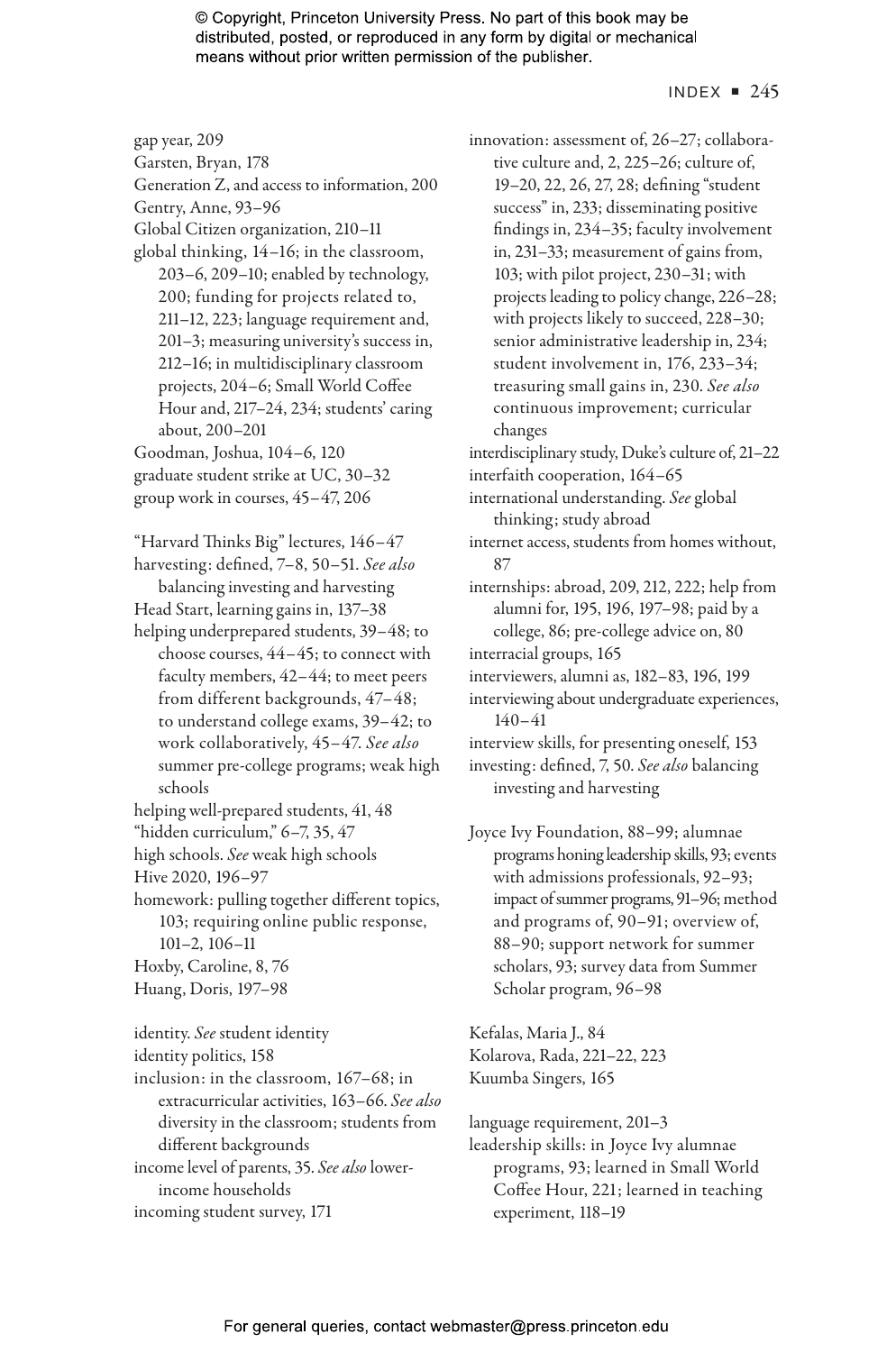246 ■ INDEX

- learning assessments, 10–11, 121–23; designing, 136–37; faculty in leadership role for, 136, 137; goal of, 123; measurement of gains in, 127–28, 137; treasuring small improvements in, 137–38; Type 1: what students know now, 123–25; Type 2: change over time, 125–28; Type 3: problem-solving ability, 129–35. *See also* assessment of each innovation
- learning by students in teaching experiments, 10, 110–11, 117–19
- leave of absence, for international experience, 209
- lecture format, 9
- Levy, Dan, 106–11, 120, 167
- liberal arts: business courses for students of, 21–22; pre-professional options and, 20–21; real-world problems and, 27–28; small colleges based on, 20–21
- lifelong learning and engagement: admissions process and, 183–84; alumni interviewers and, 182–83, 196, 199; building on existing infrastructure, 179, 182, 199; capitalizing on athletic events, 188–89; current undergraduates and, 181–82, 184–85, 194–95, 198; examples of success in, 196–98; as factor in choosing a university, 199; with groups of colleges or universities, 187–88, 194; key principles to consider for, 192–95; making it fun, 191–92; measuring the impact of, 195–96; not handled well by many campuses, 178–79, 199; as opportunity for campus leaders, 179; power of shared experience and, 189–91; regional alumni clubs and, 184–87, 199; shift of term to "engagement," 179-80; at University of Pennsylvania, 197–98; Wellesley College programs for, 196–97
- Living and Learning Communities, 162
- lower-income households: choosing highly selective colleges and, 76; stereotyping of students from, 169, 170, 171–72

Marberger, Dave, 197–98

mash-ups, 219–20

Mazur, Eric, 108

mentoring by alumni: building lifelong engagement connections, 193–94, 195; in collaboration with other colleges, 194; for incoming

students, 63, 184; in small working groups, 193; at University of Pennsylvania, 197–98; in Wellesley College programs, 197 mentoring by campus staff, 62 multidisciplinary classroom projects, 103, 204–6

O'Dair, Katherine, 57–58 Olin College of Engineering, 194 online posts, in teaching experiment, 101–2, 106–11 online surveys, disadvantages of, 140 op-eds and opinion articles, learning to write, 152 orientation, 172–74; language studies as

icebreaker during, 202

"pass/no pass" option, 171 Personal Branding for Young Professionals, 152 personal communication by faculty to students, 102–3, 104–6 personal essay, learning to write, 152 pilot project, 230–31 policy change, projects that lead to, 226–28 policy memo, learning to write, 151 polls of student opinions, in-class, 102 pre-college programs. *See* summer pre-college programs pre-professional options, 20–21 Princeton University, 191, 192 problem-solving ability, assessment of, 129–35 Project 2021 at UT Austin, 24–27

public speaking, student-requested sessions on, 152–53

race-based residential arrangements, 161 racial or ethnic background, 35, 77, 165–66, 172 Remote Year, 180–81

- residential experience, 158–62; disagreements in, 159–61, 173, 177; freshman advisor in, 173; opportunities for growth in, 158; race-based, 161; theme-based, 161–62
- respect: in campus culture, 31; learning assessment and, 138; setting a tone of, 150, 172; in student disagreements, 48, 145, 156, 159, 175; students' feedback on experiences and, 11, 141, 143; student's self-identification and, 13, 170 revision strategies for student writing, 142–44 risk-taking. *See* investing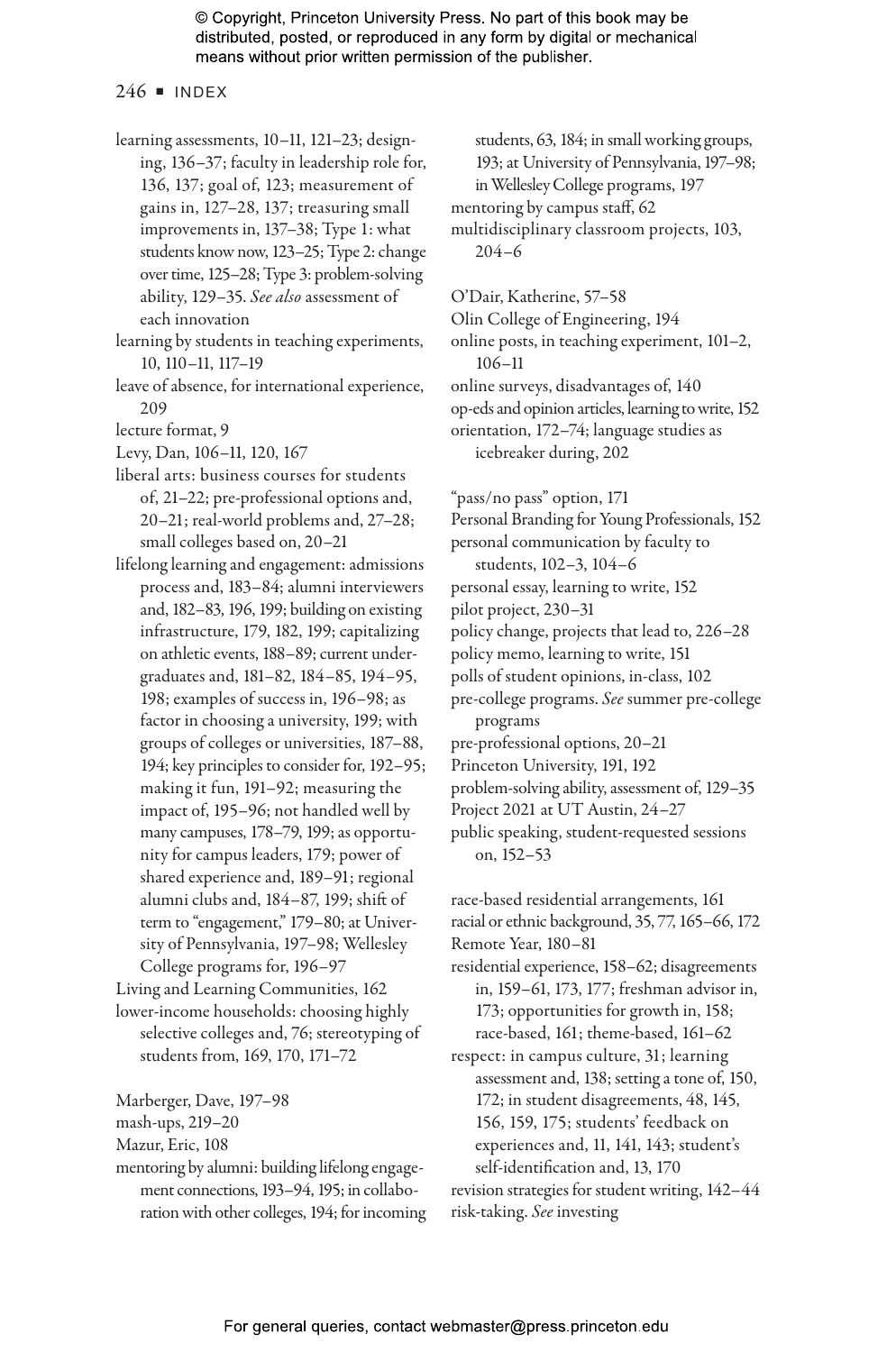$INDEX = 247$ 

Robinson, Darryl, 37–39, 41, 47

Rochon, Thomas, 53

roommates, disagreements between, 159–61, 173, 177

rural students, 8–9, 72–74; brain drain and, 73–74, 83–84; COVID-19 pandemic and, 87; encouraging application by, 74–83; engaging once on campus, 83–86; highachieving in high school, 99; moving back after graduation, 95; opportunities for all students to learn from, 85–86; positive elements of rural schools and, 71–72; at pre-college summer programs, 76, 78–79, 81; tending not to choose highly selective colleges, 76

sample size, 16, 141, 230–31

- Schofield, Lynne, 27–28
- self-identification of student, 13, 167, 170–72
- skill-development workshops, 151–54, 234

small towns, 76, 81. *See also* rural students

Small World Coffee Hour, 217–24; career goals informed by, 222; communication skills learned in, 220–21; leadership skills learned in, 221; mash-ups of student organizations and, 219–20; program outcomes and metrics in, 222–23; program structure in, 217–19; students' major role in, 234

speaker series, student groups collaborating on, 144–46

- standardized testing, 10–11, 122, 171
- statistics, applied to real-world problems, 27–28
- student feedback on experiences, 11–12, 139; amount of data to gather, 141; choosing interview method for, 140–41; collaboration on speaker series and, 144–46; from questions asked of graduating seniors, 148–51; showcasing faculty ideas and, 146–48; skill-development workshops and, 151–54; strengthening writing skills and, 142–44
- student identity: poor preparation for college and, 35; self-identification and, 13, 167, 170–72
- student leaders, 3–4
- student organizations: administrators taking lead for changes in, 60; collaborating despite different goals, 174–76; identity-

focused, 164; inclusion in, 163–66; incorporating a "teaching function," 59–60; with limited membership, 54–59; mashups of, 219–20; telling incoming students about, 59; tiered membership levels for, 57–58. *See also* extracurriculars

- students from different backgrounds, 12–13; advantages for entire group, 34; disagreements between, 159–61; encouraged to speak up in class, 167–68; encouragement to seek out and interact with, 47; graduating senior's appreciation of, 149–50; hesitating to share their views, 166; increased emphasis on attracting, 34; many unprepared for university experience, 34–35; at pre-college summer programs, 77–78; setting a positive tone about, 172–74; unwarranted assumptions about, 169–72; value of higher education and, 156–58. *See also* diversity in the classroom; inclusion; rural students; weak high schools
- student success, defined by each student, 233 study abroad, 206–10; alternative international options and, 15, 208–10; disappointed students after semester abroad, 210;
	- student hesitations about, 207, 208; traditional model of, 209
- Subramanian, Karti, 167
- summer abroad, 209
- summer bridge programs, 171, 172
- summer pre-college programs, 76–82; at Brown University, 77, 78–79, 80, 93–96; financial aid for, 80–81, 89–91, 92. *See also* Joyce Ivy Foundation
- Svoronos, Teddy, 167
- Swarthmore College, 27–28
- Synchronous Massive Online Courses (SMOCs), 25, 26–27
- teaching, dramatic increase in emphasis on, 9, 100
- teaching experiments: with cold calls and online posts, 101–2, 106–11; examples of, 101–3; faculty now encouraged to perform, 9–10; gathering evidence in, 103, 110–11; to reduce anonymity, 104–6; with student-led discussions, 102, 111–20; students' learning in, 10, 110–11, 117–19; students' role in encouraging, 120. *See also* curricular changes